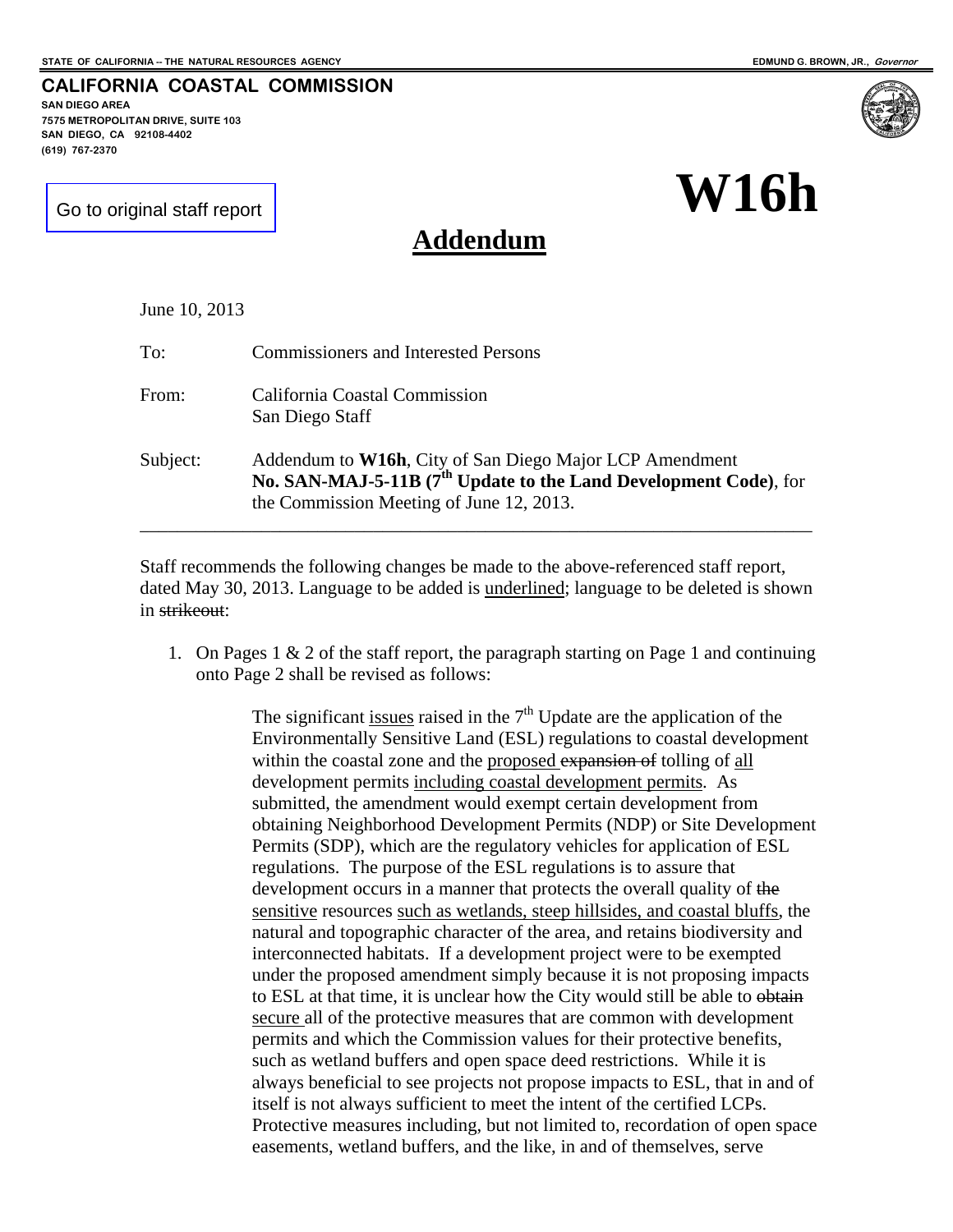beneficial, protective purposes above the parameters of the specific development being proposed. Commission staff is thus recommending a modification that would limit application of the proposed NDP and SDP exemptions to development outside of the Coastal Overlay Zone so as to preserve the application of ESL regulations to all development within the Coastal Overlay Zone where sensitive habitats are present. Furthermore, Commission staff is recommending a modification that will limit the expanded tolling provisions for development permits to development outside of the Coastal Overlay Zone so as to require the decision maker to make all of the findings already required by the LDC for the extension of time for coastal development permits prior to extending the expiration date of a coastal development permit due to a lawsuit. This modification will so as to ensure that prior to extending development permits within the Coastal Overlay Zone, a proper analysis of changed conditions or circumstances will be conducted.

2. On Page 6 of the staff report, Suggested Modification No. 2 shall be revised as follows:

# **§126.0115 Tolling of a Development Permit**

- (a) Outside of the Coastal Overlay Zone, aAAn *applicant* may request a tolling of the expiration of an approved or conditionally approved *development permit* for up to 5 years while a lawsuit involving the approval or conditional approval of the *development permit* is or was pending in a court of competent jurisdiction.
- (b) A request to toll the process must be submitted prior to expiration of the *development permit*.
- (c) A decision regarding a request to toll the expiration date for a *development permit* shall be made in accordance with Process One and, additionally, for development within the Coastal Overlay Zone, in accordance with the procedures in Section 126.111(g).
- (d) A request to toll the expiration date for a *development permit* shall be granted within 40 days of the date of application if it can be demonstrated to the satisfaction of the City Manager that:
	- (1) A lawsuit was filed that is related to the processing of an approved or conditionally approved *development permit*; and
	- (2) Tolling of the expiration date for up to 5 years during the lawsuit would allow time for the *applicant* to address associated court orders or procedures related to processing of the *development permit*.
- (e) Upon resolution of the lawsuit, the *applicant* shall contact the City Manager to request the adjusted expiration date for the approved or conditionally approved *development permit*. The adjusted expiration date shall allow tolling as follows:
	- (1) The credited time for the tolling period shall be limited to the time period between the date the petition or complaint in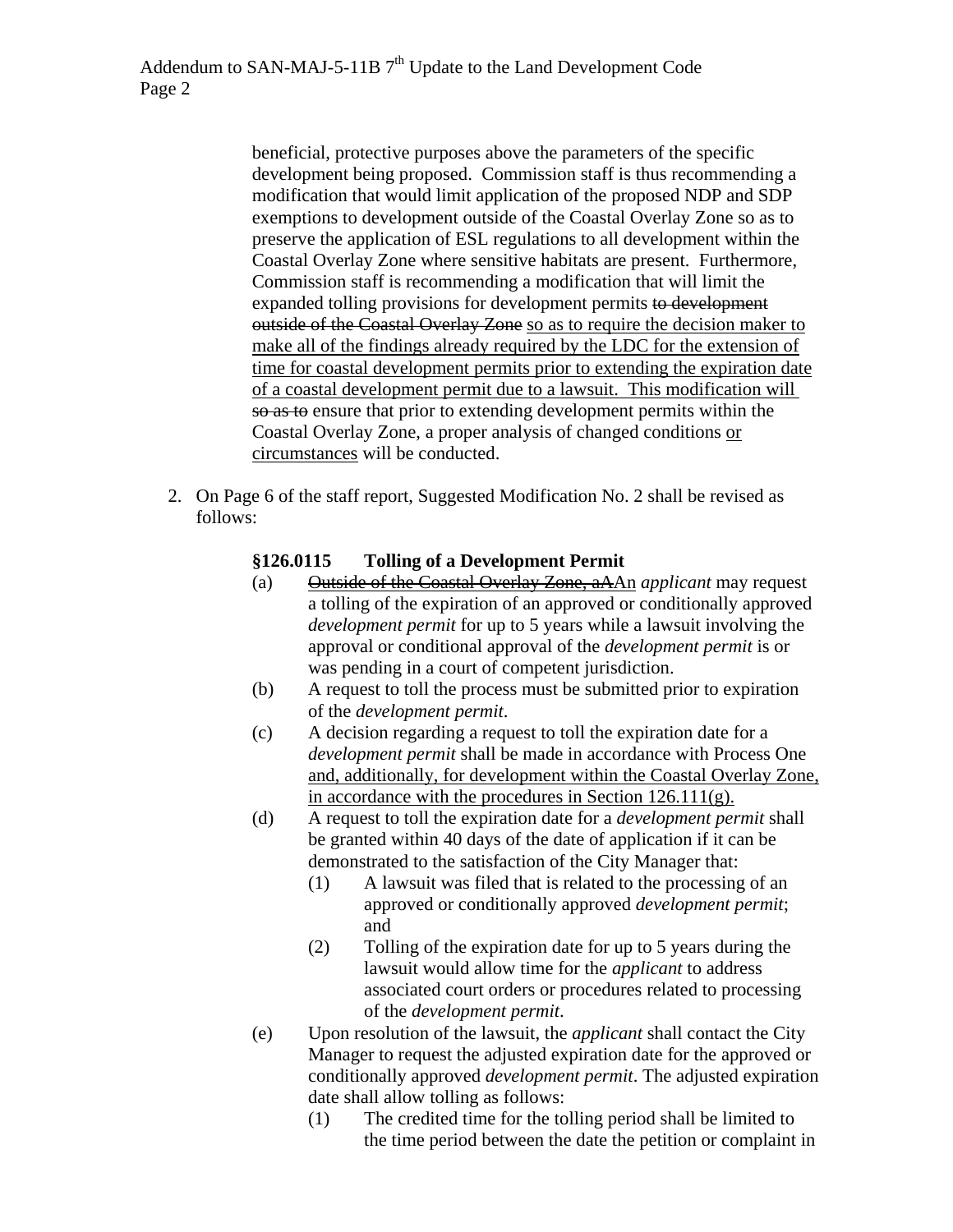the lawsuit was filed and the date the lawsuit was officially resolved.

- (2) The credited time for the tolling period shall not exceed 5 years.
- (3) Within the Coastal Overlay Zone, the adjusted expiration date for a coastal development permit may be granted only if the decision maker makes all of the findings required by Section 126.0111(g) Findings for Approval for Extension of Time for a Coastal Development Permit.
- 3. On Page 10 of the staff report, the final two paragraphs shall be revised as follows:

While it is always beneficial when development as proposed does not contain encroachments into or direct impacts to sensitive habitat, the specific siting of a particular project at a particular point in time is rarely sufficient in and of itself to ensure full resource protection policies of the certified LCP are carried out. Direct impacts are not the only manner in which development may impact sensitive resources. Noise, lighting, runoff, and brush management are just a few of the ways in which a project that does not propose any direct impacts to sensitive resources may nevertheless result in adverse impacts. Indirect impacts, due to their less obvious nature, are often only properly identified and mitigated after thorough analysis is performed, such as the analysis called for in the LDC's ESL regulations. Furthermore, mMeasures commonly called for in the LCP, such as wetland buffers and deed restricted open space, are, in and of themselves, of great legal and protective benefit, independent of the specific parameters of a particular development. Such measures ensure not only that the particular development being applied for will meet ESL regulations, but that future owners, users, and the public in general will be given notice of, and bound by, the protective measures called for in the LCP.

The Commission finds the City's approach of excluding development from the discretionary review process afforded by ESL, if certain criteria are met, is not adequate to carry out all the provisions of the certified LUPs which address more than just the siting of a structure. In prior communications, City staff has stated that development exempted by their proposed amendment would still have to adhere to the Multi-Habitat Planning Area (MHPA) Adjacency Guidelines contained in the City's Multi-Species Conservation Plan (MSCP). While that may be relevant for most of the City, the City's MSCP, as well as the referenced Adjacency Guidelines, were never submitted to the Coastal Commission and is not part of the certified LCP. Therefore, for purposes of evaluating a coastal development permit, the Adjacency Guidelines cannot be relied upon to address or mitigate potential indirect or off-site resource impacts. Furthermore, in the discussions and hearings leading up to the certification of the original LDC in 1999, the City originally proposed several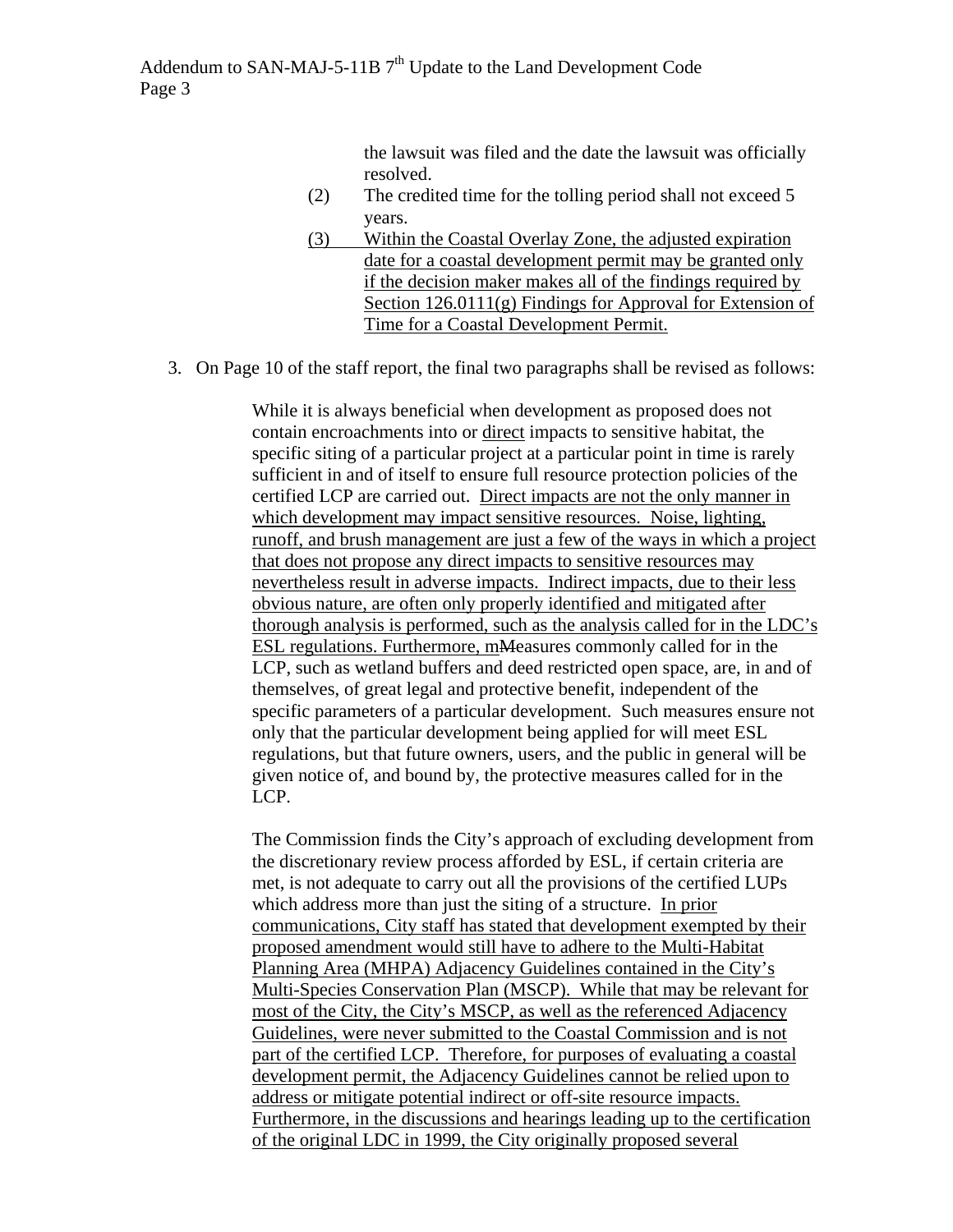exemptions similar to the exemption currently being proposed. At that time, the Commission similarly took issue and questioned how the application of all the resource protection provisions codified within the ESL regulations would be ensured if there was no discretionary permit, such as the Site Development Permit or Neighborhood Development Permit, being processed. Those same concerns surround this proposed amendment. The LDC needs to be clear that, in addition to precluding encroachment into sensitive habitats, all of the measures to protect a site's resources (i.e. establishment of a wetland buffer or execution of an open space deed restriction or covenant) are secured in any development entitlement even if there's no direct impact. The LDC and the Coastal Act are both very protective of such resources and allowed very limited impacts, but there are a myriad of indirect and potential off-site impacts (lighting, runoff, fuel mod, etc.) to sensitive resources that may arise even on projects that don't directly encroach into a wetland or steep hillside. For all of those reasons, the ESL regulations are where the Commission certified all the resource protection provisions. Absent the application of ESL regulations to development within the Coastal Overlay Zone being included in the proposed regulations, the Commission cannot be assured that sensitive coastal resources will be afforded the full protection provided by standard measures such as deed restrictions and wetland buffers for ESL present on the premises. Therefore, in order to ensure that the appropriate resource protection standards are considered and imposed, as applicable, the submitted ordinance must be rejected as submitted.

4. On Page 12 of the staff report, the following shall be added to the end of the first paragraph in Part V: Findings for Approval of the City of San Diego Implementation Plan Amendment, if Modified:

> The Commission finds that modifications are required to the proposed permit process amendment in order to assure implementation of the certified LUPs and the Coastal Act. Regarding permit process, the most significant changes to the proposed amendments which will assure the analysis and protective measures, such as wetland buffers and open space deed restrictions, provided by the ESL regulations are applied to all coastal development on premises containing ESL is to eliminate the exemption of Section 143.0110 with respect to properties within the Coastal Overlay Zone. Beginning with the certification of the original Land Development Code in 1999, the consolidation of the development permit process and ESL regulations has assured the Commission that the ESL regulations will be applied to all development requiring a SDP and NDP, and with the elimination of the exemption from the SDP and NDP requirements in the Coastal Overlay Zone, such permits will be required for all development on which environmentally sensitive lands are present, regardless of whether or not the proposed development is proposing impacts to ESL. The City has not proposed any alternative language that would assure the Commission that, in the absence of requiring an NDP or SDP, the resource protection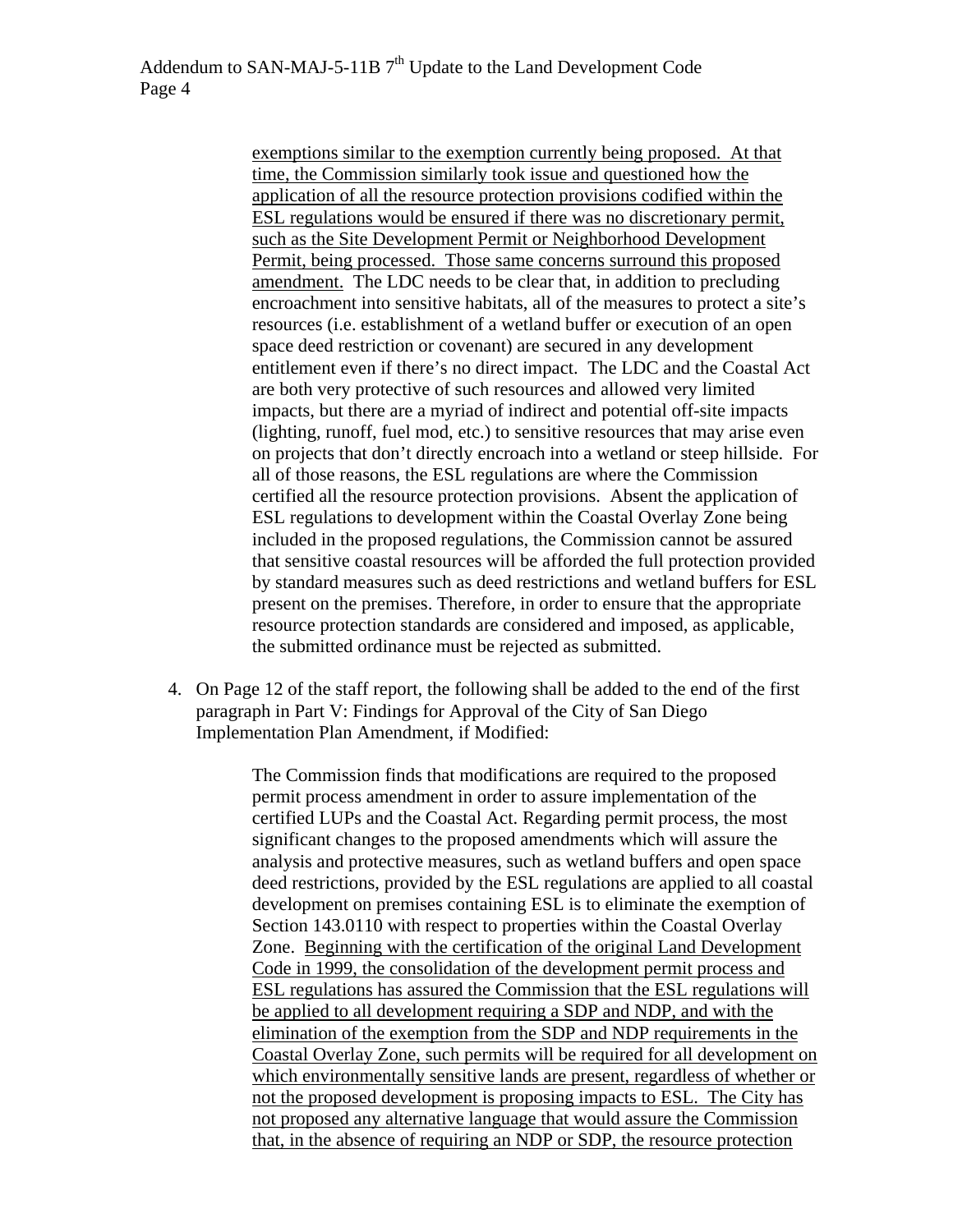policies of the ESL regulations would continue to be applied with the same consistency and thoroughness with which they have been applied to date.

5. On Page 13 of the staff report, the first paragraph shall be revised to read as follows:

> The second modification to the proposed amendments will be to limit the application of Section 126.0115's expanded tolling provisions for development permits to development that is located outside of the Coastal Overlay Zone require, for coastal development permits, that the decision maker makes all the findings already required by Section  $126.0111(g)$ regarding the extension of time for coastal development permits before the City adjusts the expiration date of a coastal development permit. Through the suggested modification to the proposed tolling amendment, the Commission ensures that coastal development permits for development within the Coastal Overlay Zone will not be able to avoid analysis of changed circumstances, be they legal or physical, for overly long periods of time, but instead will have to satisfy the legally required findings contained in the LDC before being granted a time extension.

(G:\San Diego\Reports\2013\SAN-MAJ-5-11B\_Addendum.doc)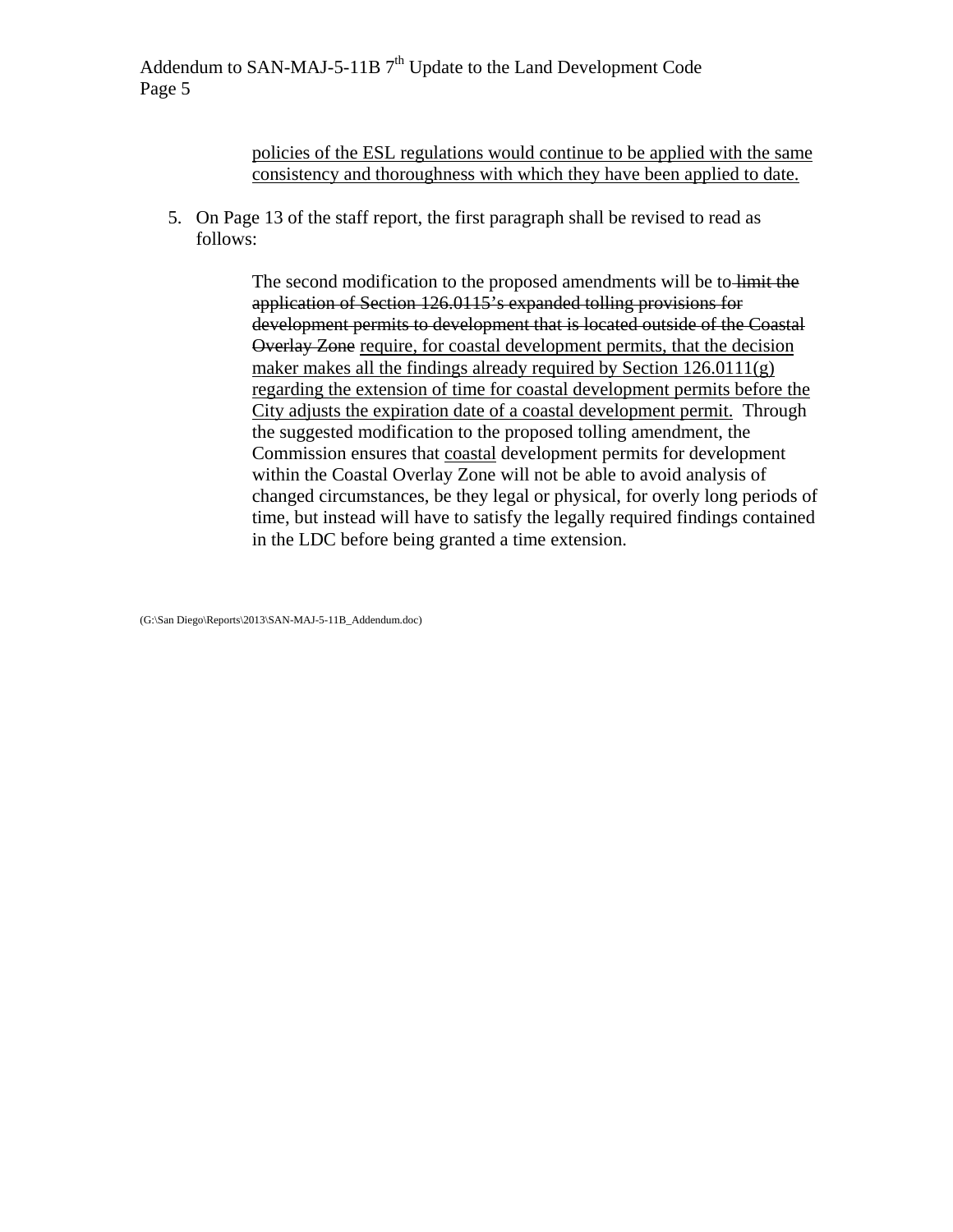<span id="page-5-0"></span>**CALIFORNIA COASTAL COMMISSION SAN DIEGO AREA 7575 METROPOLITAN DRIVE, SUITE 103 SAN DIEGO, CA 92108-4421 (619) 767-2370**

 $\overline{a}$ 



May 30, 2013



#### **TO: COMMISSIONERS AND INTERESTED PERSONS**

**FROM: SHERILYN SARB, DEPUTY DIRECTOR, SAN DIEGO COAST DISTRICT DEBORAH LEE, DISTRICT MANAGER, SAN DIEGO COAST DISTRICT ALEXANDER LLERANDI, COASTAL PROGRAM ANALYST, SAN DIEGO COAST DISTRICT** 

# **SUBJECT: STAFF RECOMMENDATION ON CITY OF SAN DIEGO MAJOR LCP AMENDMENT NO. SAN-MAJ-5-11B (7th Update to the Land Development Code) for Commission Meeting of June 12-14, 2013**

#### **SYNOPSIS**

On March 26, 2012, the City of San Diego's Local Coastal Program (LCP) Amendment No. 5-11 A and B was filed in the San Diego District office. This submittal involved two unrelated items: the subject proposed changes to the City's Land Development Code (LDC), and unrelated revisions to four community plans within the coastal zone along with a set of ordinance modifications to implement the Airport Land Use Compatibility Overlay Zone (ALUC). The Commission approved the ALUC component of the amendment submittal on March 7, 2013. A one-year time extension was granted on the amendment submittal on May 9, 2012. As such, the last date for Commission action on this item is the June 2013 hearing.

#### **SUMMARY OF AMENDMENT REQUEST**

The subject amendment request consists of approximately 65 separate items, and represents the  $7<sup>th</sup>$  Update of the certified LDC, which went into effect in the coastal zone on January 1, 2000. The City periodically reviews the LDC and proposes corrections, modifications, clarifications, etc. to make the document easier to understand and enforce. This update is similar to past updates in that it covers a number of different issue categories of the LDC, including how to calculate certain measurements (such as building heights), permit process, landscaping, parking, compliance with State law, and minor corrections.

#### **SUMMARY OF STAFF RECOMMENDATION**

The significant raised in the  $7<sup>th</sup>$  Update is the application of the Environmentally Sensitive Land (ESL) regulations to coastal development within the coastal zone. As submitted, the amendment would exempt certain development from obtaining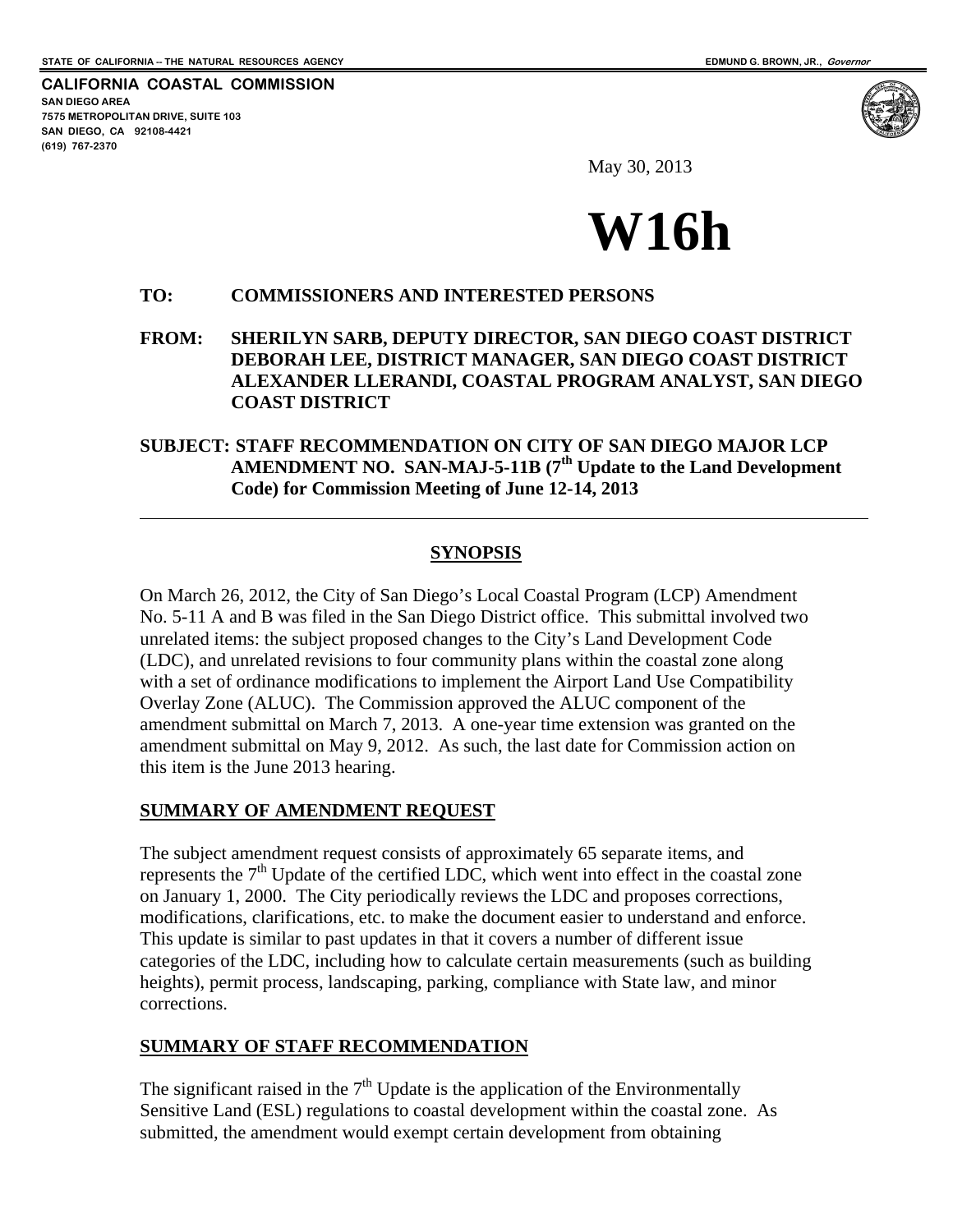Neighborhood Development Permits (NDP) or Site Development Permits (SDP), which are the regulatory vehicles for application of ESL regulations. The purpose of the ESL regulations is to assure that development occurs in a manner that protects the overall quality of the resources, the natural and topographic character of the area, and retains biodiversity and interconnected habitats. If a development project were to be exempted under the proposed amendment simply because it is not proposing impacts to ESL at that time, it is unclear how the City would still be able to obtain all of the protective measures that are common with development permits and which the Commission values for their protective benefits, such as wetland buffers and open space deed restrictions. While it is always beneficial to see projects not propose impacts to ESL, that in and of itself is not always sufficient to meet the intent of the certified LCPs. Protective measures including, but not limited to, recordation of open space easements, wetland buffers, and the like, in and of themselves, serve beneficial, protective purposes above the parameters of the specific development being proposed. Commission staff is thus recommending a modification that would limit application of the proposed NDP and SDP exemptions to development outside of the Coastal Overlay Zone so as to preserve the application of ESL regulations to all development within the Coastal Overlay Zone where sensitive habitats are present. Furthermore, Commission staff is recommending a modification that will limit the expanded tolling provisions for development permits to development outside of the Coastal Overlay Zone so as to ensure that prior to extending development permits within the Coastal Overlay Zone, a proper analysis of changed conditions will be conducted.

Staff is recommending rejection of the proposed amendment, as submitted, and then approval of the amendment with suggested modifications. The amendment request, as modified, and the LDC would remain consistent with the City's many certified Land Use Plans (LUPs). The appropriate resolutions and motions begin on Page 4. The suggested modifications begin on Page 5. The findings for rejecting the amendment as submitted begin on Page 7. The findings for approval of the amendment, as modified, begin on Page 12.

# **BACKGROUND**

The City's first IP was certified in 1988, and the City then assumed permit authority. The IP consisted of portions of the City's Municipal Code, along with some Planned District Ordinances (PDOs) and Council Policies. In 1999, the Commission certified the City's LDC that primarily includes Chapters 11 through 14 of the municipal code. It replaced the first IP and took effect in the coastal zone on January 1, 2000. The Commission has certified many IP amendments since 2000.

# **ADDITIONAL INFORMATION**

Further information on the City of San Diego LCP Amendment SAN-MAJ-05-11B may be obtained from Alexander Llerandi, Coastal Planner, at (619) 767-2370.

# **PART I. OVERVIEW**

 $\overline{a}$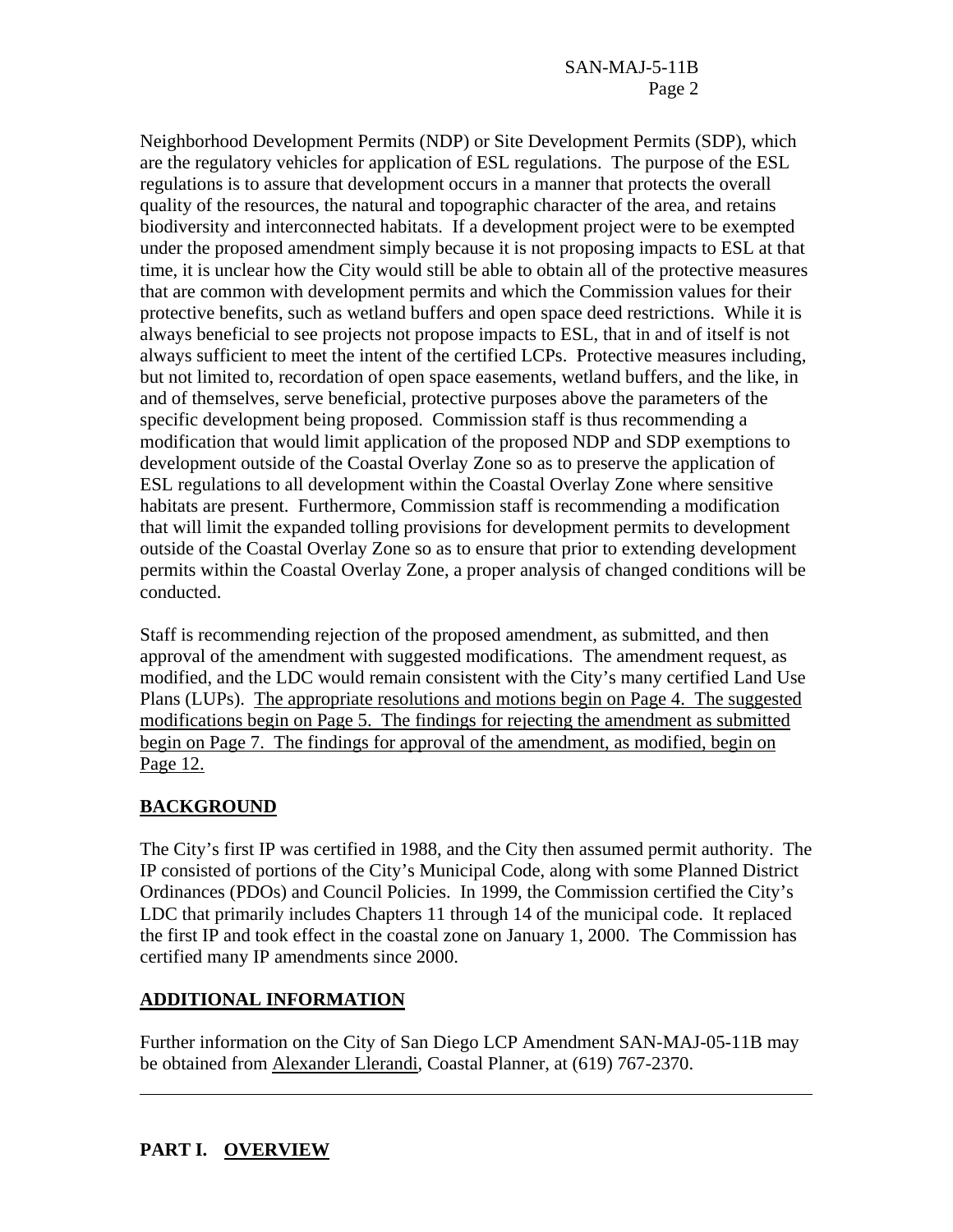# **A. LCP HISTORY**

The City of San Diego has a long history of involvement with the community planning process, and in 1977, requested that the Coastal Commission permit segmentation of its Land Use Plan (LUP) into twelve parts in order to conform, to the maximum extent feasible, with the City's various community plan boundaries. In the intervening years, the City has intermittently submitted all of its LUP segments, which are all presently certified, in whole or in part.

When the Commission approved segmentation of the LUP, it found that the implementation phase of the City's LCP would represent a single unifying element. This was achieved in January 1988, and the City of San Diego assumed permit authority on October 17, 1988, for the majority of its coastal zone. Several isolated areas of deferred certification remained at that time, but some have since been certified as LCP amendments. Other areas of deferred certification still remain today and will be acted on by the Coastal Commission in the future.

# **B. STANDARD OF REVIEW**

Pursuant to Section 30513 of the Coastal Act, the Commission may only reject zoning ordinances or other implementing actions, as well as their amendments, on the grounds that they do not conform with, or are inadequate to carry out, the provisions of the certified land use plan. The Commission shall take action by a majority vote of the Commissioners present.

# **C. PUBLIC PARTICIPATION**

Section 30503 of the Coastal Act requires local governments to provide the public with the maximum opportunities to participate in the development of the LCP amendment prior to submittal to the Commission for review.

The City has held Planning Commission and City Council meetings with regard to the subject amendment request. All of those local hearings were duly noticed to the public. Notice of the subject amendment has been distributed to all known interested parties.

# **PART II. LOCAL COASTAL PROGRAM SUBMITTAL - RESOLUTIONS**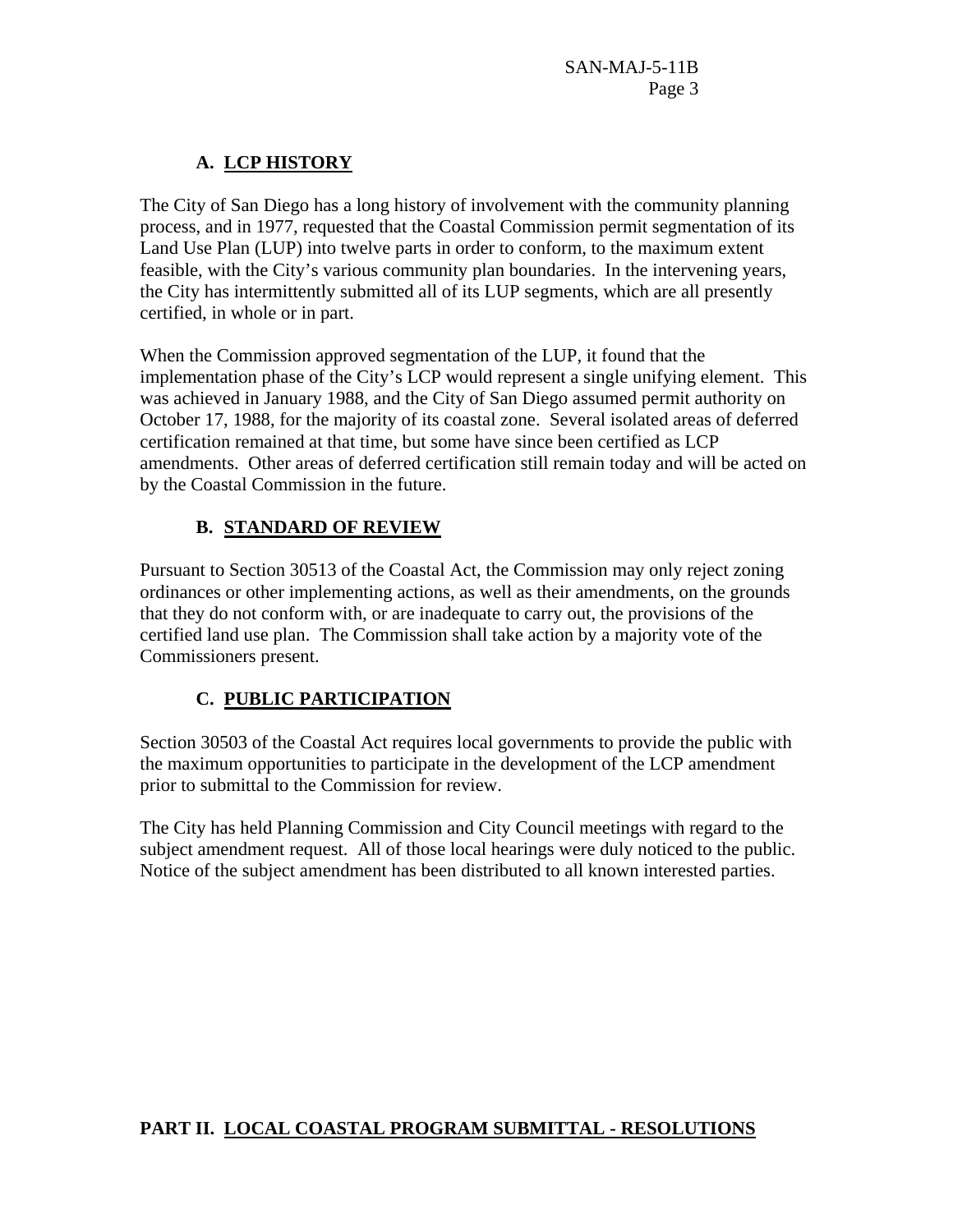SAN-MAJ-5-11B Page 4

Following a public hearing, staff recommends the Commission adopt the following resolutions and findings. The appropriate motion to introduce the resolution and a staff recommendation are provided just prior to each resolution.

# **I. MOTION I:** *I move that the Commission reject the Implementation Program Amendment No. 5-11B for the City of San Diego certified LCP, as submitted.*

# **STAFF RECOMMENDATION OF REJECTION AS SUBMITTED:**

Staff recommends a **YES** vote. Passage of this motion will result in rejection of the Implementation Program Amendment as submitted and the adoption of the following resolution and findings. The motion passes only by an affirmative vote of a majority of the Commissioners present.

# **RESOLUTION TO DENY IMPLEMENTATION PROGRAM AMENDMENT AS SUBMITTED:**

The Commission hereby denies certification of the Implementation Program Amendment submitted for the City of San Diego and adopts the findings set forth below on grounds that the Implementation Program as submitted does not conform with, and is inadequate to carry out, the provisions of the certified Land Use Plan(s). Certification of the Implementation Program would not meet the requirements of the California Environmental Quality Act as there are feasible alternatives and mitigation measures that would substantially lessen the significant adverse impacts on the environment that will result from certification of the Implementation Program as submitted.

# **II. MOTION II:** *I move that the Commission certify the Implementation Program Amendment No. 5-11B for the City of San Diego if it is modified as suggested in this staff report.*

# **STAFF RECOMMENDATION OF CERTIFICATION AS MODIFIED:**

Staff recommends a **YES** vote. Passage of this motion will result in certification of the Implementation Program Amendment with suggested modifications and the adoption of the following resolution and findings. The motion passes only by an affirmative vote of a majority of the Commissioners present.

# **RESOLUTION TO CERTIFY THE IMPLEMENTATION PROGRAM AMENDMENT WITH SUGGESTED MODIFICATIONS:**

The Commission hereby certifies the Implementation Program Amendment for the City of San Diego if modified as suggested and adopts the findings set forth below on grounds that the Implementation Program Amendment, with the suggested modifications, conforms with and is adequate to carry out the certified Land Use Plan(s). Certification of the Implementation Program Amendment if modified as suggested complies with the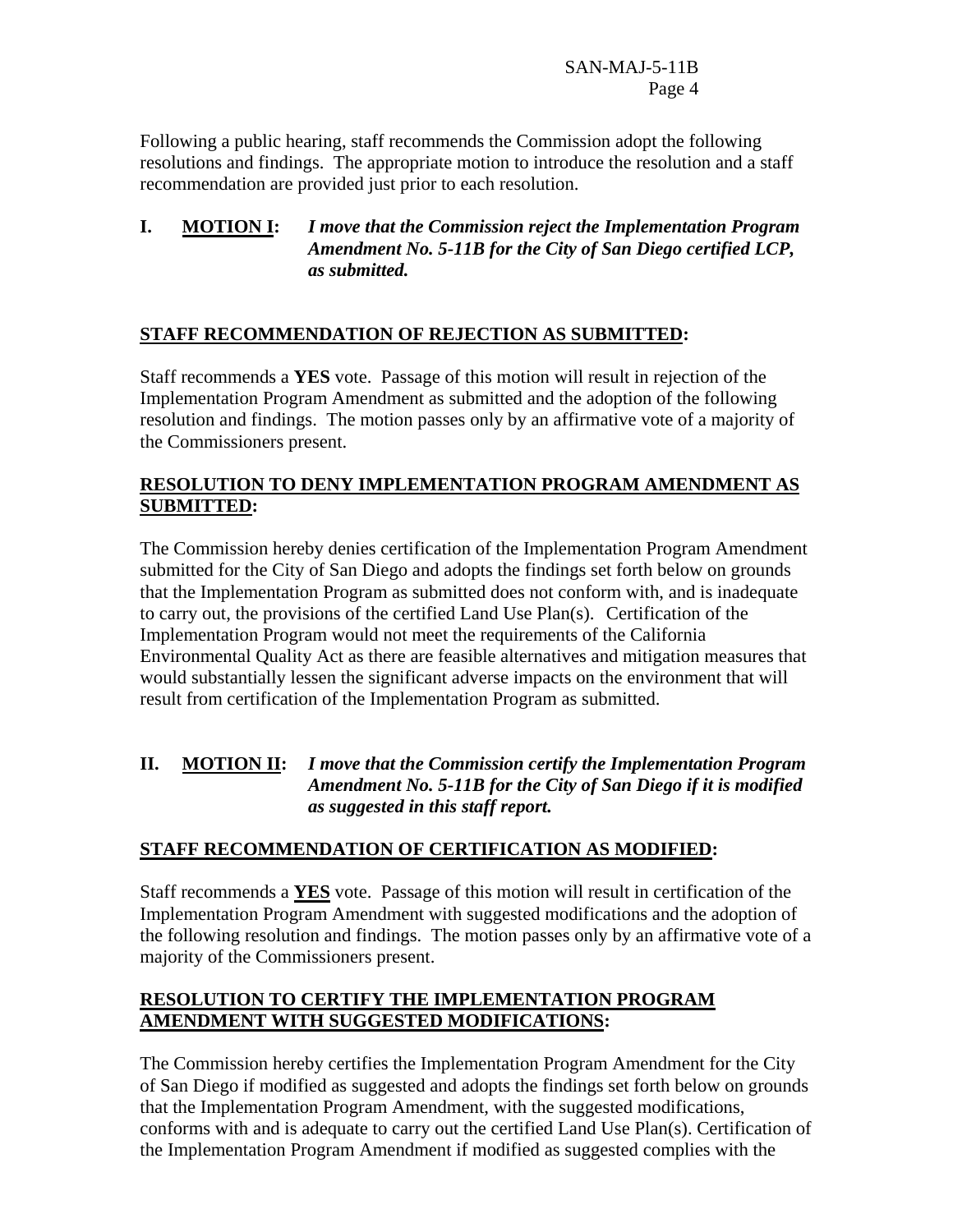California Environmental Quality Act, because either 1) feasible mitigation measures and/or alternatives have been incorporated to substantially lessen any significant adverse effects of the Implementation Program Amendment on the environment, or 2) there are no further feasible alternatives and mitigation measures that would substantially lessen any significant adverse impacts on the environment.

# **PART III. SUGGESTED MODIFICATIONS**

Staff recommends the following suggested modifications to the proposed Implementation Plan be adopted. The underlined sections represent language that the Commission suggests be added, and the struck-out sections represent language which the Commission suggests be deleted from the language as originally submitted.

1. Please revise Sub-section 143.0110(c), When Environmentally Sensitive Lands Regulations Apply, to read as follows:

# **§143.0110 When Environmentally Sensitive Lands Regulations Apply**

This Division applies to all proposed *development* when *environmentally sensitive lands* are present on the *premises*.

(a) through (b) [No change in text.]

- (c) A Neighborhood Development Permit or Site Development Permit is not required for the following *development* activity:
	- (1) *Development* on a *premises* containing *environmentally sensitive lands* that is limited to interior modifications or repairs, or any exterior repairs, alterations or maintenance that does not increase the footprint of an existing building or *accessory structure*, and will not encroach into the *environmentally sensitive lands* during or after construction.
	- (2) Outside of the Coastal Overlay Zone, *dDevelopment* on a *premises* containing *environmentally sensitive lands* where the *development*:
		- (A) Would not encroach into *environmentally sensitive lands* during or after construction;
		- (B) Would not expand brush management Zone One into *environmentally sensitive lands*;
		- (C) Would comply with the *MHPA* adjacency guidelines as applicable;
		- (D) Would maintain a minimum 40 foot *setback* from the *coastal bluff edge* of a *sensitive coastal bluff*; and
		- (E) Would either:
			- (i) Maintain at least a 100 feet separation distance from *sensitive biological resources*  and at least a 40 feet separation distance from the top of slope of *steep hillsides*; or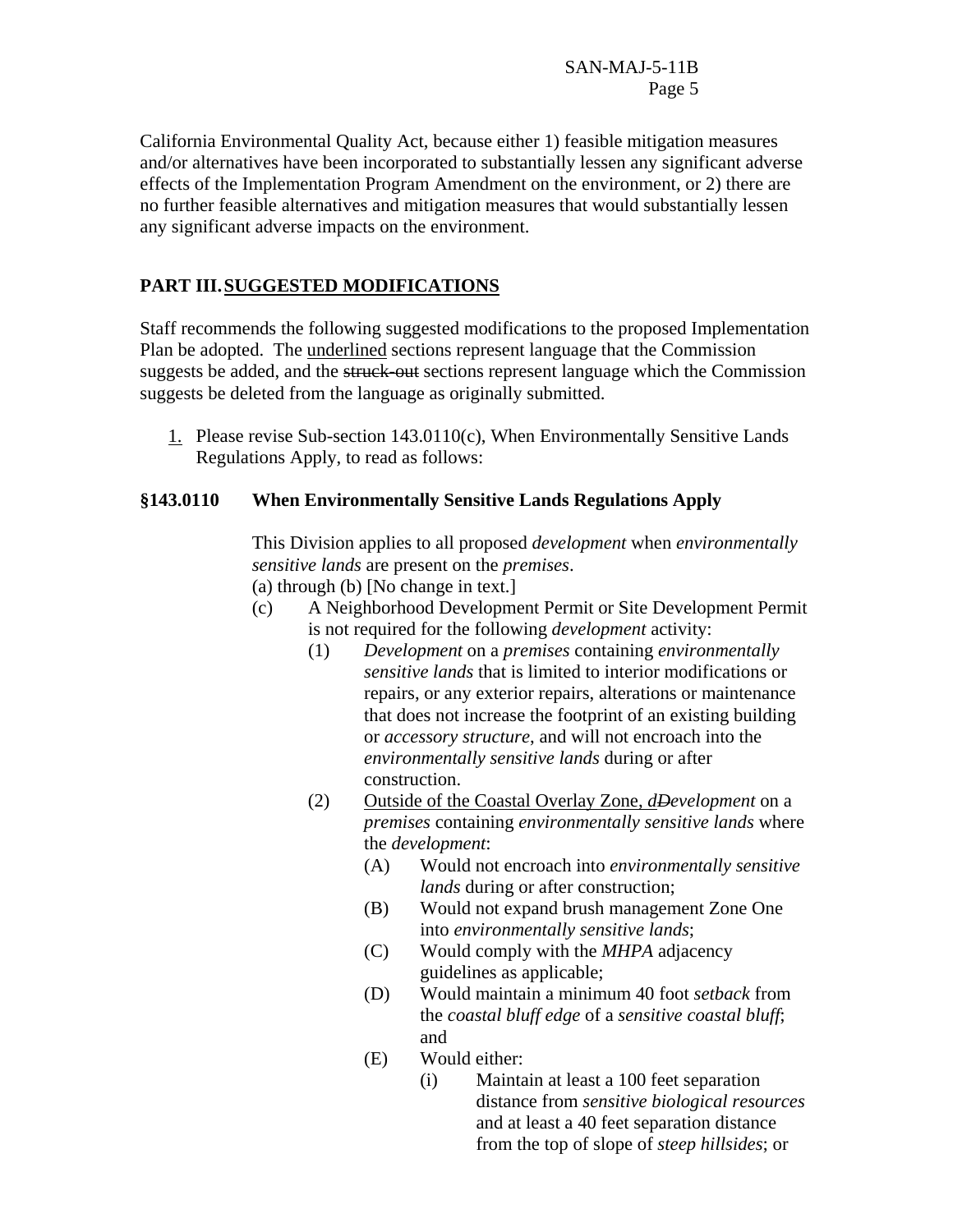- (ii) Locate *development* in a legally graded or developed portion of the *premises* separated from *environmentally sensitive lands* by an existing *fence* or other physical barrier.
- (3) through (8) [No change in text.]
- (9) *Development* in a *Special Flood Hazard Area* that is permitted in accordance with the underlying base zone and complies with the regulations in Sections 143.0145 and 143.0146.
- 2. Please revise Sub-section 126.0115(a), Tolling of a Development Permit, to read as follows:

# **§126.0115 Tolling of a Development Permit**

- (a) Outside of the Coastal Overlay Zone, aAn *applicant* may request a tolling of the expiration of an approved or conditionally approved *development permit* for up to 5 years while a lawsuit involving the approval or conditional approval of the *development permit* is or was pending in a court of competent jurisdiction.
- (b) A request to toll the process must be submitted prior to expiration of the *development permit*.
- (c) A decision regarding a request to toll the expiration date for a *development permit* shall be made in accordance with Process One.
- (d) A request to toll the expiration date for a *development permit* shall be granted within 40 days of the date of application if it can be demonstrated to the satisfaction of the City Manager that:
	- (1) A lawsuit was filed that is related to the processing of an approved or conditionally approved *development permit*; and
	- (2) Tolling of the expiration date for up to 5 years during the lawsuit would allow time for the *applicant* to address associated court orders or procedures related to processing of the *development permit*.
- (e) Upon resolution of the lawsuit, the *applicant* shall contact the City Manager to request the adjusted expiration date for the approved or conditionally approved *development permit*. The adjusted expiration date shall allow tolling as follows:
	- (1) The credited time for the tolling period shall be limited to the time period between the date the petition or complaint in the lawsuit was filed and the date the lawsuit was officially resolved.
	- (2) The credited time for the tolling period shall not exceed 5 years.

#### **PART IV. FINDINGS FOR REJECTION OF THE CITY OF SAN DIEGO IMPLEMENTATION PLAN AMENDMENT, AS SUBMITTED**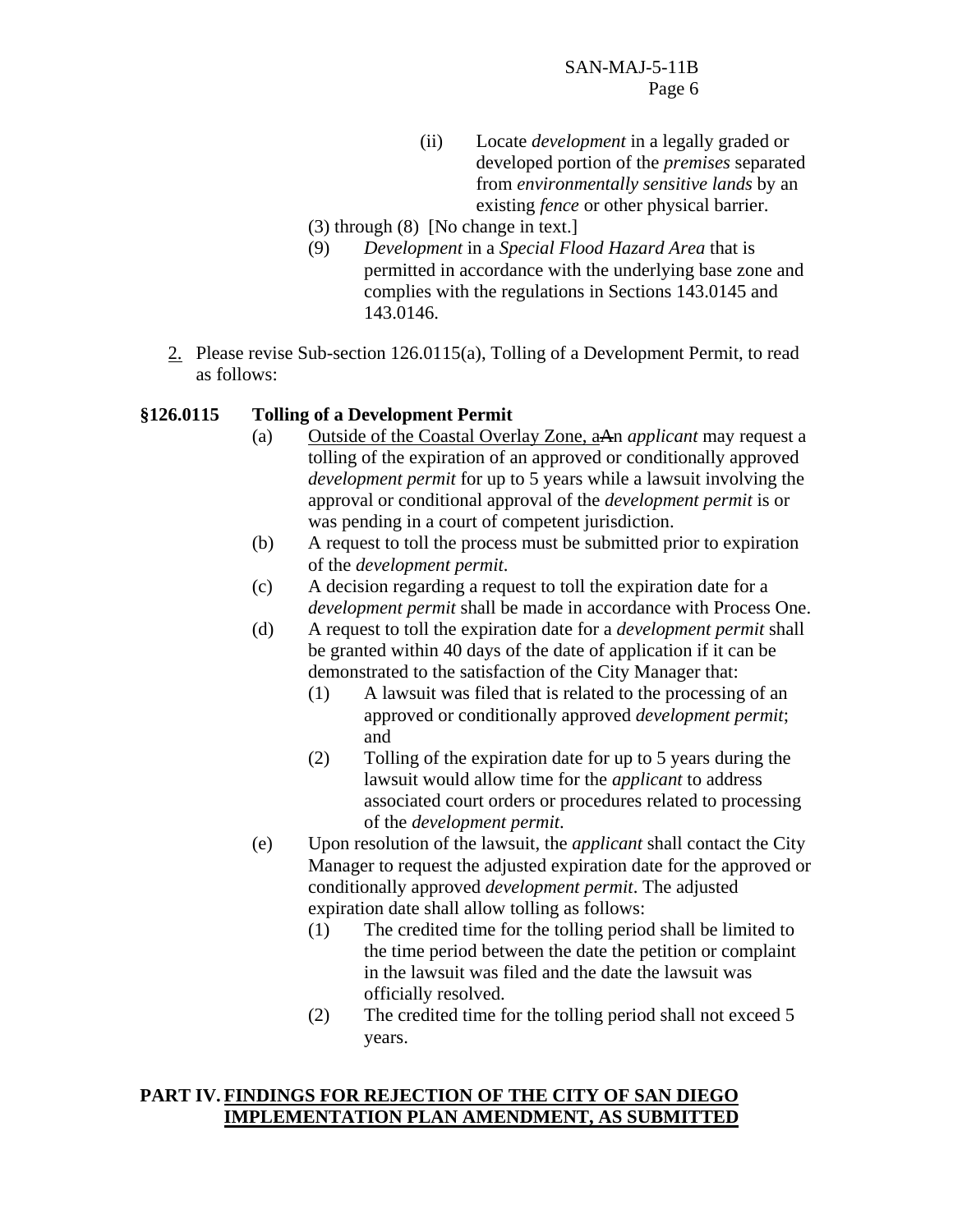# **A. AMENDMENT DESCRIPTION**

The subject amendment request consists of approximately 65 separate items, and represents the  $7<sup>th</sup>$  Update of the certified LDC, which went into effect in the coastal zone on January 1, 2000. The City periodically reviews the LDC and proposes corrections, modifications, clarifications, etc. to make the document easier to understand and enforce.

This update is similar to past updates in that it addresses a number of different categories of the LDC, including how to calculate certain measurements (such as building height or setbacks), determining applicable permit process, landscaping, parking, compliance with State law, and minor corrections. Many of the requested updates are simple changes in nomenclature or correcting references to other regulations in the code. The proposed amendments synchronize the expiration dates for tentative maps and associated development permits, as well as clarify the findings required for approval of vacations of easements and public right-of-ways.

While much of the update addresses how measurements and calculations are to be obtained, the standards themselves, such as overall height limits, required setback width, etc., are not changed. Instead, the explanation of how to measure and calculate has been simplified to be more understandable for any developer, homeowner, or concerned citizen. These directions provide the appropriate methods to use to determine setbacks, calculate height or floor area ratio, etc. as well as making definitions of terms clearer. Similarly, although parking standards are not modified, some changes address underground parking structures, and what constitutes the term "underground" (i.e., how much of a basement, parking level, etc. can be above ground and still have it be considered an "underground" structure). Elsewhere, identical language found in more than one part of the IP is being deleted where possible to avoid duplication. Finally, some land uses that had been permitted by Process III (Planning Director approval) in the current LDC will now require a Process IV (Planning Commission approval) or V (City Council approval).

# **B. FINDINGS FOR REJECTION**

The standard of review for LCP implementation submittals or amendments is their consistency with and ability to carry out the provisions of the certified LUP.

# **Permit Process Amendments:**

The certified LUPs identify what uses will be allowed where, and the subject amendment does not modify these land use designations or corresponding zones. However, the LUPs do not include detail about what type of permit process different types of developments must follow. Thus, modifying a process to require a greater degree of discretion for some types of developments does not conflict with any LUP policies.

However, the subject amendment to the LCP contains a proposed provision within Section 143.0110 that lowers the permitting requirements and level of review given to some properties that contain Environmentally Sensitive Lands (ESL) by exempting them from obtaining a Neighborhood Development Permit (NDP) or Site Development Permit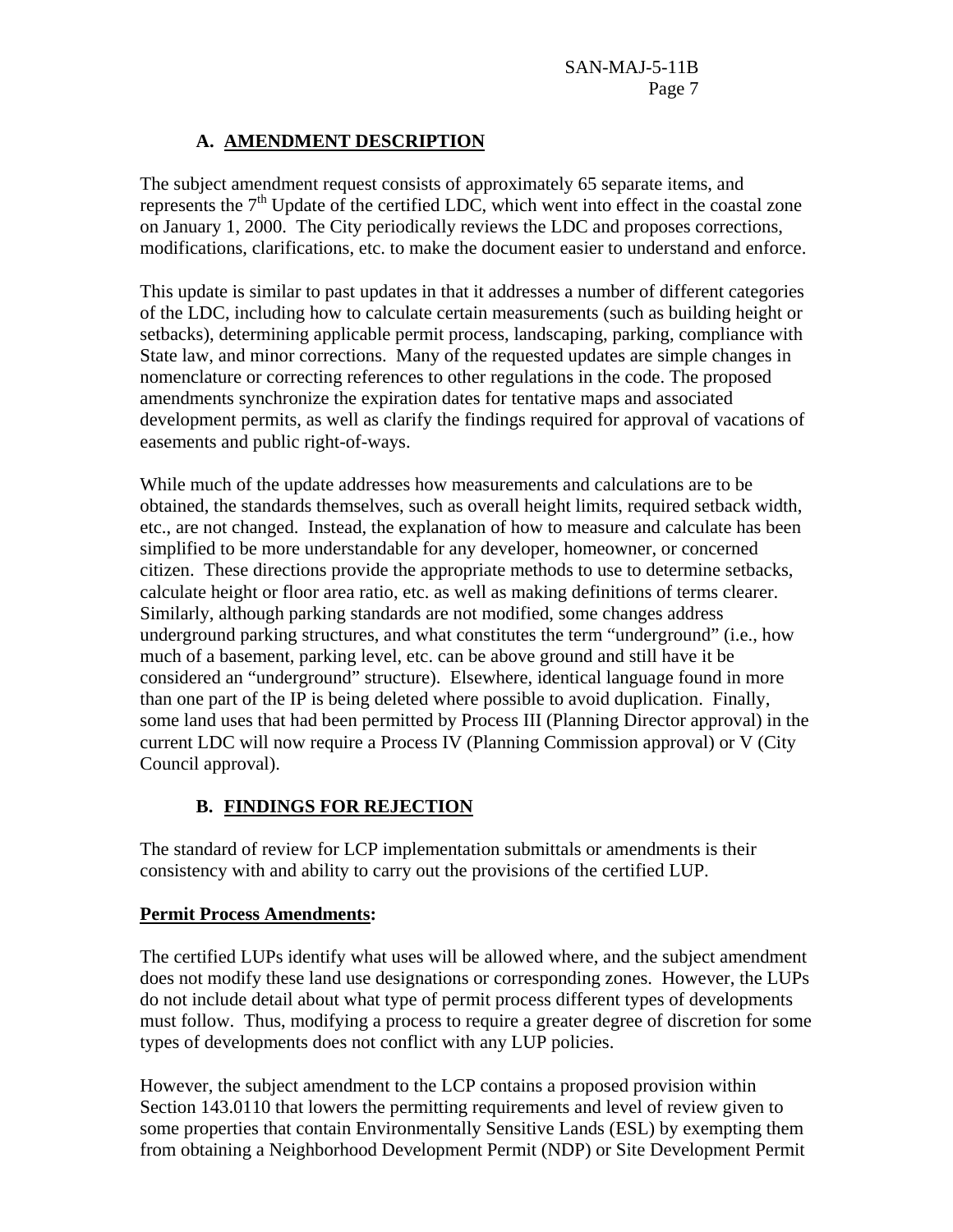(SDP) if certain listed criteria are met. Section 143.0110 as proposed to be amended states, in relevant part:

#### **§143.0110 When Environmentally Sensitive Lands Regulations Apply**

This dDivision applies to all proposed *development* when *environmentally sensitive lands* are present on the *premises*.

(a) through (b) [No change in text.]

- (c) A Neighborhood Development Permit or Site Development Permit is not required for the following *development* activity:
	- (1) Outside the Coastal Overlay Zone, *development* on a *premises* containing *environmentally sensitive lands* when the *development* will not encroach into the *environmentally sensitive lands* during or after construction, if the property owner signs an acknowledgment that further *development*  on the property is not permitted unless the *development* is reviewed and approved pursuant to this division and if the *development* proposal provides for the following:
		- (A) A 100-foot *setback* from *sensitive biological resources*;
		- (B) A 40-foot *setback* from the top of slope of *steep hillsides*;
		- (C) A 100-foot *setback* from *floodplains*.
	- (2)(1) *Development* on a *premises* containing *environmentally sensitive lands* that is limited to interior modifications or repairs, or any exterior repairs, alterations or maintenance that does not increase the footprint of an existing building or *accessory structure*, and will not encroach into the *environmentally sensitive lands* during or after construction. For a *premises* containing a *sensitive coastal bluff,* any addition shall observe a minimum 40-foot *setback* from the *coastal bluff edge*.
	- (2) *Development* on a *premises* containing *environmentally sensitive lands* where the *development*:
		- (A) Would not encroach into *environmentally sensitive lands* during or after construction;
		- (B) Would not expand brush management Zone One into *environmentally sensitive lands*;
		- (C) Would comply with the *MHPA* adjacency guidelines as applicable;
		- (D) Would maintain a minimum 40 foot *setback* from the *coastal bluff edge* of a *sensitive coastal bluff*; and
		- (E) Would either:
			- (i) Maintain at least a 100 foot separation distance from *sensitive biological resources*  and at least a 40 foot separation distance from the top of slope of *steep hillsides*; or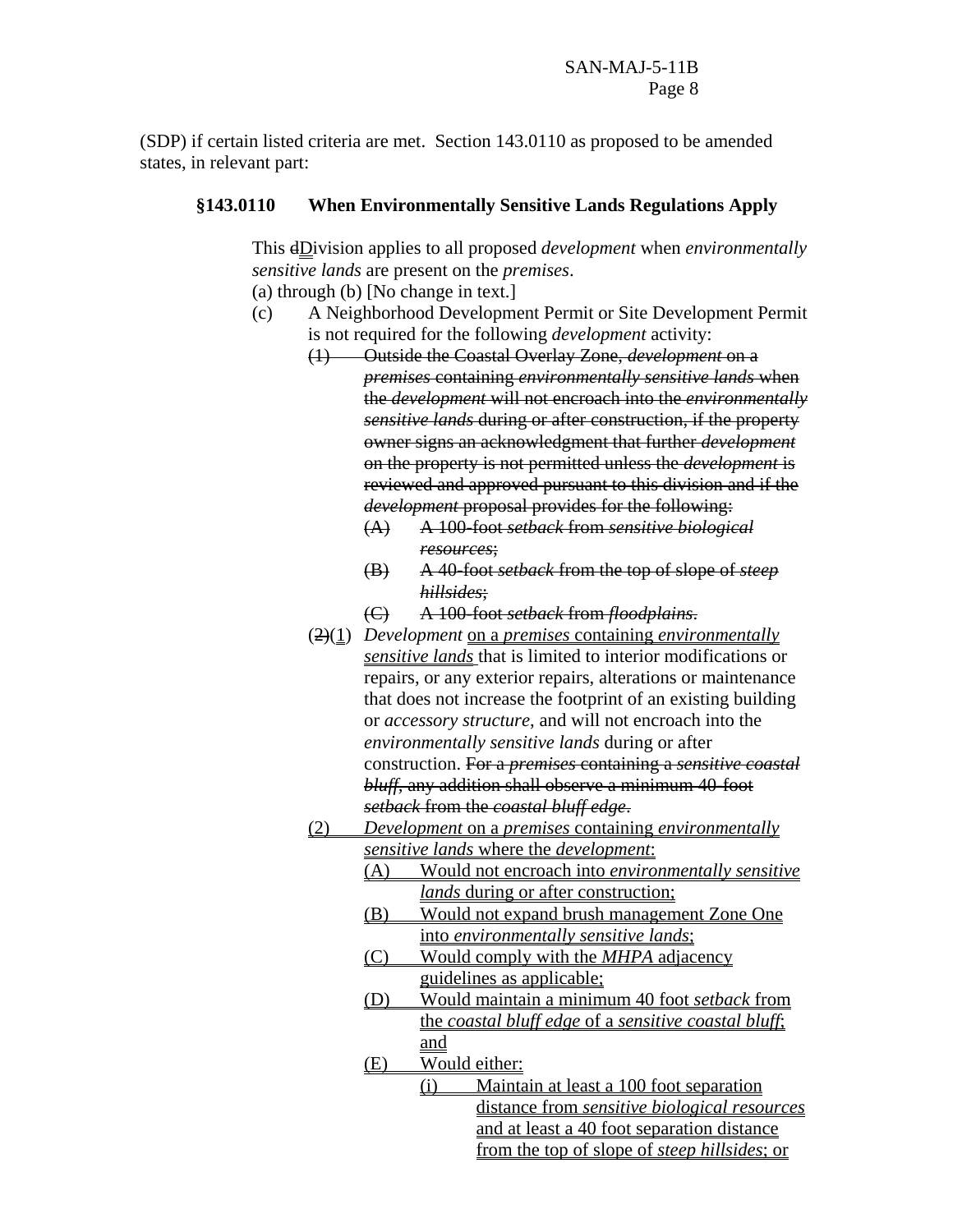SAN-MAJ-5-11B Page 9

| 11                                   | Locate <i>development</i> in a legally graded or          |
|--------------------------------------|-----------------------------------------------------------|
|                                      | developed portion of the <i>premises</i> separated        |
|                                      | from environmentally sensitive lands by an                |
|                                      | existing <i>fence</i> or other physical barrier.          |
| (3) through (8) [No change in text.] |                                                           |
|                                      | Development in a Special Flood Hazard Area that is        |
|                                      | permitted in accordance with the underlying base zone and |
|                                      | complies with the regulations in Sections 143.0145 and    |
| 143.0146.                            |                                                           |

In the case of the City of San Diego, it has developed community planning areas based on its established neighborhoods and future urbanizing area. Predicated on those community planning areas, the City utilized the geographic segmentation provisions of the LCP regulations and developed its land use plan component covering twelve different communities (i.e., North City, La Jolla, Pacific Beach, Mission Beach, Ocean Beach, Peninsula, Otay-Mesa Nestor). Each community plan or LCP Land Use Plan contains policies that protect sensitive coastal resources including, but not limited to, environmentally sensitive lands in that community. The Commission's review of the proposed changes to the Land Development Code must assure that development is approved only when consistent with the certified LCP.

Listed below are typical resource protection policies contained in the certified Land Use Plan segments in the Coastal Overlay Zone for the City of San Diego.

#### **Torrey Pines Community Plan**

- Construction or improvements of roadways adjacent to biologically sensitive areas or open space shall be designed to avoid impacts, especially in wetlands and wetland buffer areas. Protection of sensitive habitats through buffers, realignments and reduced development areas shall also be considered.
- Protect, preserve and enhance the variety of natural features within the San Dieguito River Valley including the floodplain, the open waters of the lagoon and river, wetlands, marshlands and uplands.

# **Mira Mesa Community Plan**

• No encroachment shall be permitted into wetlands, including vernal pools. [...]

# **La Jolla LCP Land Use Plan**

 The City should preserve and protect the coastal bluffs, beaches and shoreline areas of La Jolla assuring that development occurs in a manner that protects these resources, encourages sensitive development, retains biodiversity and interconnected habitats and maximizes physical and visual public access to and along the shoreline.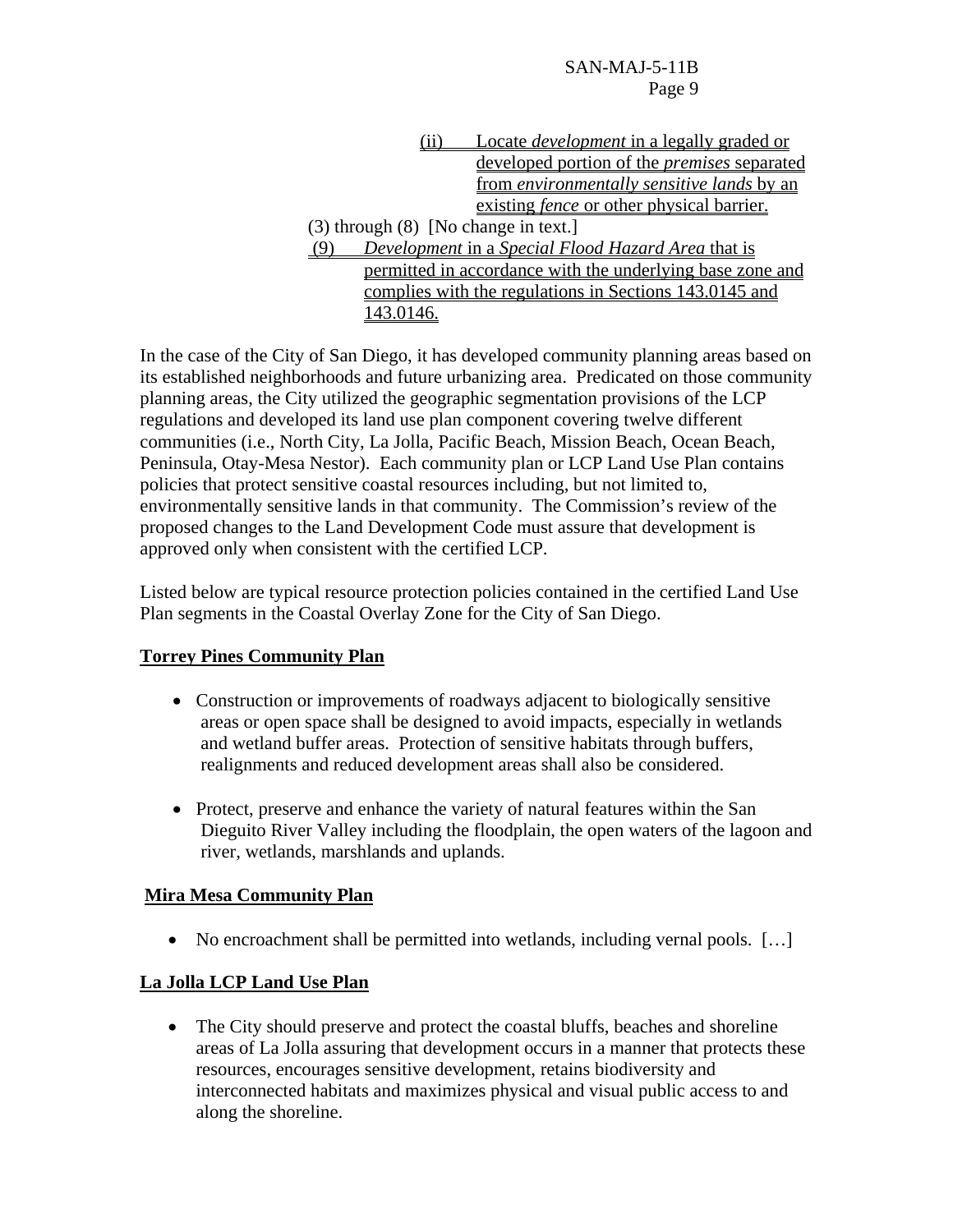In the case of a proposed development within the coastal zone also occurring on a site where environmentally sensitive lands are present, a Neighborhood Development Permit of a Site Development Permit would also be required by the ESL ordinance. The ESL regulations apply to sensitive biological resources; steep hillsides; coastal beaches; sensitive coastal bluffs and special flood hazard areas. Based on the certified policies of the City's land use plans, the ESL regulations establish the various resource protection measures and development standards in the LDC. The ESL regulations mandate the preservation of wetlands, the provision of wetland buffers, and the protection of sensitive hillsides and habitat areas. These regulations are very rigorous and define specifically what the requirements are for development on a site that contains any of these resources. So, in addition to the findings required for the issuance of any coastal development permit, if applicable, the findings necessary to support issuance of a site development permit under the ESL ordinance would also have to be met to establish development on a site containing sensitive habitat or resources. The proposed development must meet the findings of each of the respective permit processes or the development cannot be approved.

While it is always beneficial when development as proposed does not contain encroachments into or impacts to sensitive habitat, the specific siting of a particular project at a particular point in time is rarely sufficient in and of itself to ensure full resource protection policies of the certified LCP are carried out. Measures commonly called for in the LCP, such as wetland buffers and deed restricted open space, are, in and of themselves, of great legal and protective benefit, independent of the specific parameters of a particular development. Such measures ensure not only that the particular development being applied for will meet ESL regulations, but that future owners, users, and the public in general will be given notice of, and bound by, the protective measures called for in the LCP.

The Commission finds the City's approach of excluding development from the discretionary review process afforded by ESL, if certain criteria are met, is not adequate to carry out all the provisions of the certified LUPs which address more than just the siting of a structure. The LDC needs to be clear that, in addition to precluding encroachment into sensitive habitats, all of the measures to protect a site's resources (i.e. establishment of a wetland buffer or execution of an open space deed restriction or covenant) are secured in any development entitlement even if there's no direct impact. The LDC and the Coastal Act are both very protective of such resources and allowed very limited impacts, but there are a myriad of indirect and potential off-site impacts (lighting, runoff, fuel mod, etc.) to sensitive resources that may arise even on projects that don't directly encroach into a wetland or steep hillside. For all of those reasons, the ESL regulations are where the Commission certified all the resource protection provisions. Absent the application of ESL regulations to development within the Coastal Overlay Zone being included in the proposed regulations, the Commission cannot be assured that sensitive coastal resources will be afforded the full protection provided by standard measures such as deed restrictions and wetland buffers for ESL present on the premises. Therefore, in order to ensure that the appropriate resource protection standards are considered and imposed, as applicable, the submitted ordinance must be rejected as submitted.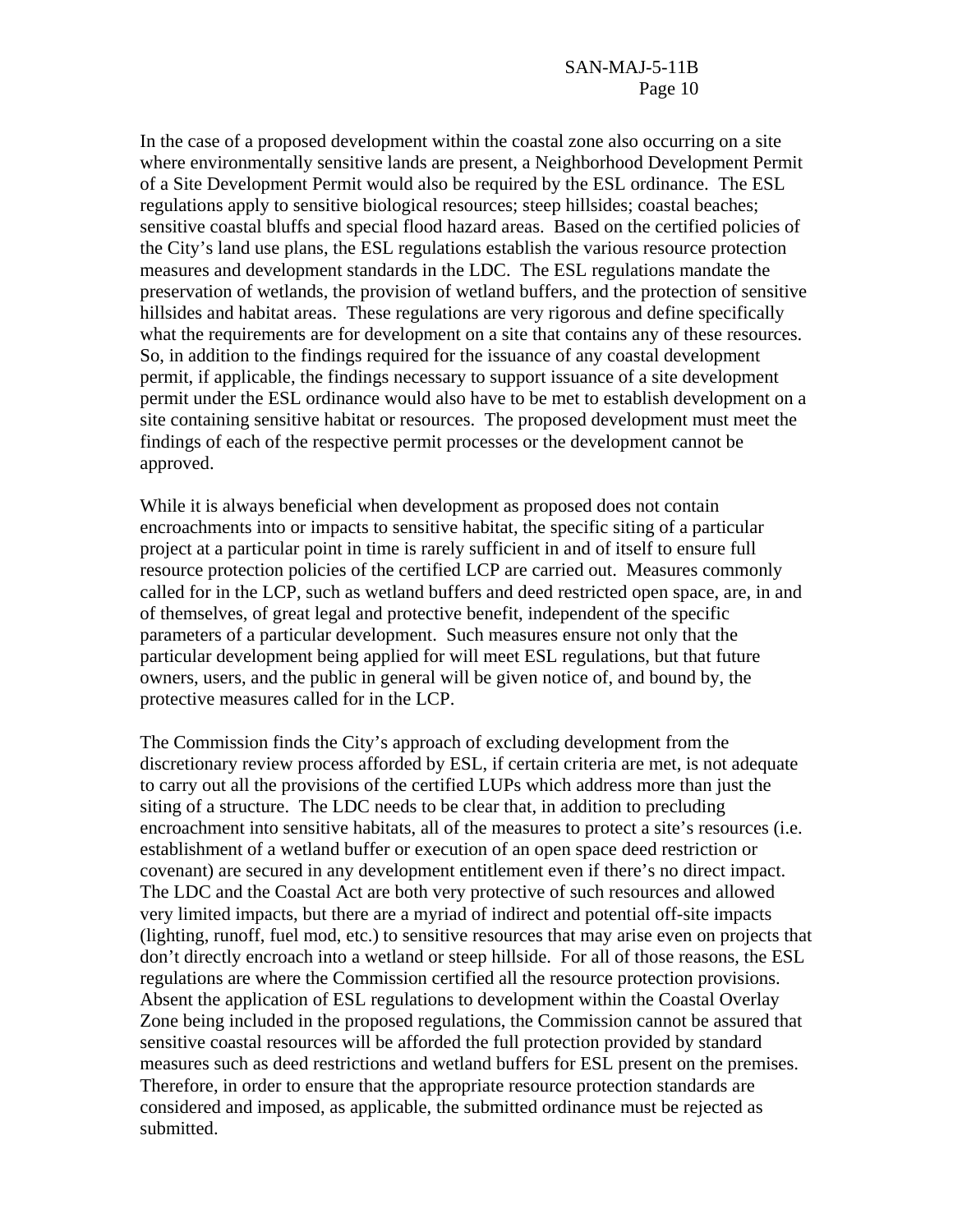# **Tolling of Development Permits:**

The certified LDC identifies the processes that govern the extension of development permits, as well as delineating the findings necessary for granting such applications. The tolling or extending of approved development permits presents coastal resource issues due to the possibility for development to occur, through tolling or extension of expiration dates, many years after initial approval, when changing conditions may have affected the development's conformance with the physical and legal environment. Because coastal development is rarely uniform and the coastal zone is by its very nature a constantly changing environment, the accuracy and timeliness of legal and scientific analysis that is involved in the approval of coastal development is of utmost importance, and provides reassurance that the policies and provisions of the certified LUPs and Coastal Act are being enacted.

The proposed amendments include provisions greatly expanding the class of development permits that may qualify for tolling of up to 5 years in duration. Whereas in the past, the City has granted extensions of time to permits tied to tentative maps, consistent with the Subdivision Map Act, the proposed amendment removes that relationship and instead provides for all development permits to be tolled. The proposed amendment states in relevant part:

# **§126.0115 Tolling of a Development Permit**

- (a) An *applicant* may request a tolling of the expiration of an approved or conditionally approved *development permit* for up to 5 years while a lawsuit involving the approval or conditional approval of the *development permit* is or was pending in a court of competent jurisdiction.
- (b) A request to toll the process must be submitted prior to expiration of the *development permit*.
- (c) A decision regarding a request to toll the expiration date for a *development permit* shall be made in accordance with Process One.
- (d) A request to toll the expiration date for a *development permit* shall be granted within 40 days of the date of application if it can be demonstrated to the satisfaction of the City Manager that:
	- (1) A lawsuit was filed that is related to the processing of an approved or conditionally approved *development permit*; and
	- (2) Tolling of the expiration date for up to 5 years during the lawsuit would allow time for the *applicant* to address associated court orders or procedures related to processing of the *development permit*.
- (e) Upon resolution of the lawsuit, the *applicant* shall contact the City Manager to request the adjusted expiration date for the approved or conditionally approved *development permit*. The adjusted expiration date shall allow tolling as follows:
	- (1) The credited time for the tolling period shall be limited to the time period between the date the petition or complaint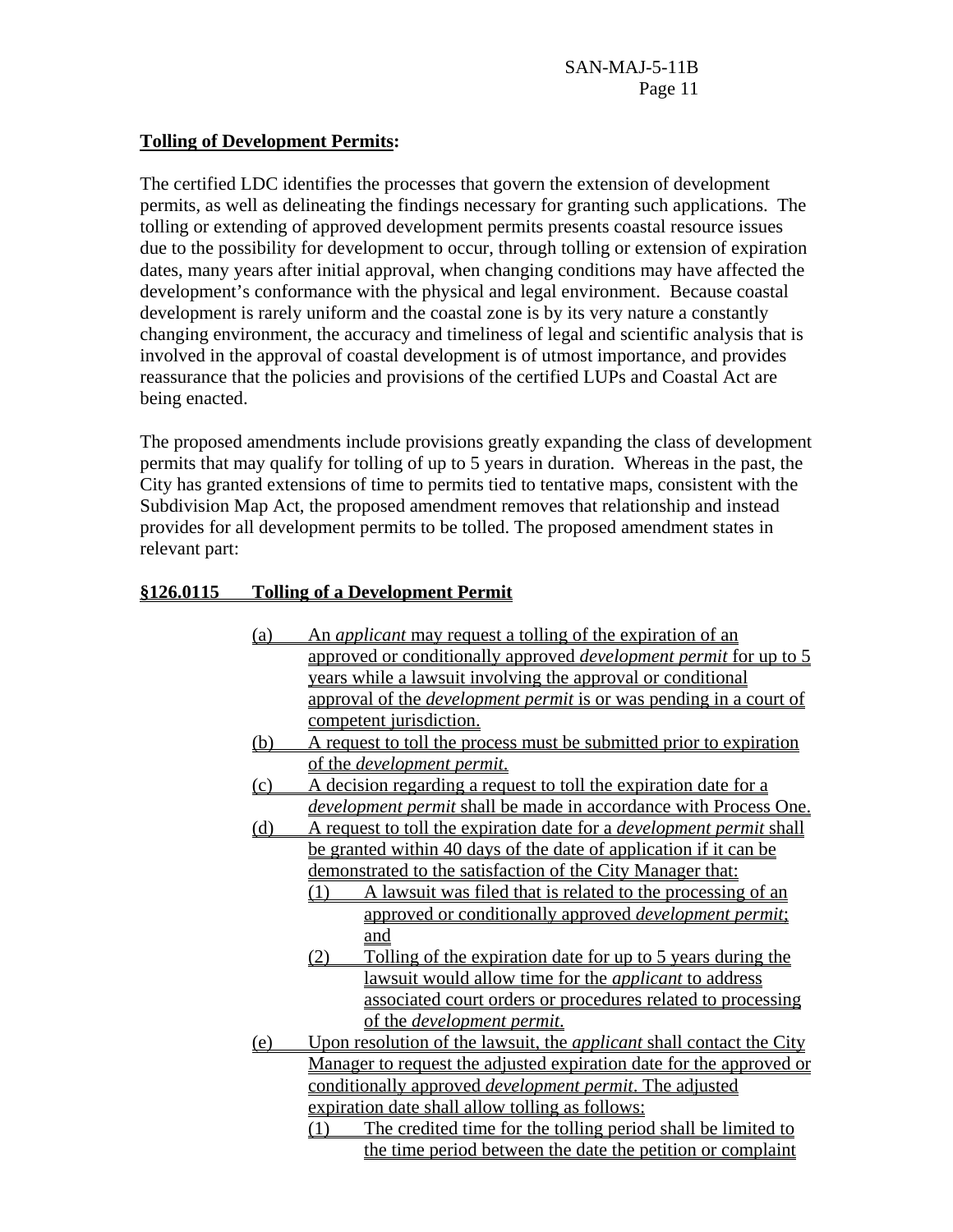SAN-MAJ-5-11B Page 12

# in the lawsuit was filed and the date the lawsuit was officially resolved. (2) The credited time for the tolling period shall not exceed 5 years.

The Commission finds that this provision, independent of the discretionary authority granted by the state through the Subdivision Map Act, is overly broad. The expansion of tolling ability with regard to coastal development could very readily undermine the timeliness and accuracy of analysis critical to the protection of coastal resources. Without knowing whether there are changed circumstances in either the legal or physical environment of the development, the Commission cannot be confident that all appropriate and applicable protective measures called for in the certified LCP have been applied to fully implement the intent of the Coastal Act. In summary, therefore, given the concerns with the discretionary permits exemption in the ESL regulations and the expanded application of tolling to all development permits, the City's LCP amendment must be rejected as submitted.

# **PART V. FINDINGS FOR APPROVAL OF THE CITY OF SAN DIEGO IMPLEMENTATION PLAN AMENDMENT, IF MODIFIED**

# **Permit Process Amendments:**

The Commission finds that modifications are required to the proposed permit process amendment in order to assure implementation of the certified LUPs and the Coastal Act. Regarding permit process, the most significant changes to the proposed amendments which will assure the analysis and protective measures, such as wetland buffers and open space deed restrictions, provided by the ESL regulations are applied to all coastal development on premises containing ESL is to eliminate the exemption of Section 143.0110 with respect to properties within the Coastal Overlay Zone.

Through the suggested modification to the amendment's proposed exemption from obtaining a NDP or SDP, deviations from the ESL regulations are not applicable within the Coastal Overlay Zone. By retaining the requirement for development on premises containing ESL to obtain and NDP or SDP, which are the recognized vehicles for application of ESL regulations, the proposed amendment, as modified, can be found consistent with the applicable certified LUPs.

# **Tolling of Development Permits:**

The second modification to the proposed amendments will be to limit the application of Section 126.0115's expanded tolling provisions for development permits to development that is located outside of the Coastal Overlay Zone. Through the suggested modification to the proposed tolling amendment, the Commission ensures that development permits for development within the Coastal Overlay Zone will not be able to avoid analysis of changed circumstances, be they legal or physical, for overly long periods of time, but instead will have to satisfy the legally required findings contained in the LDC before being granted a time extension.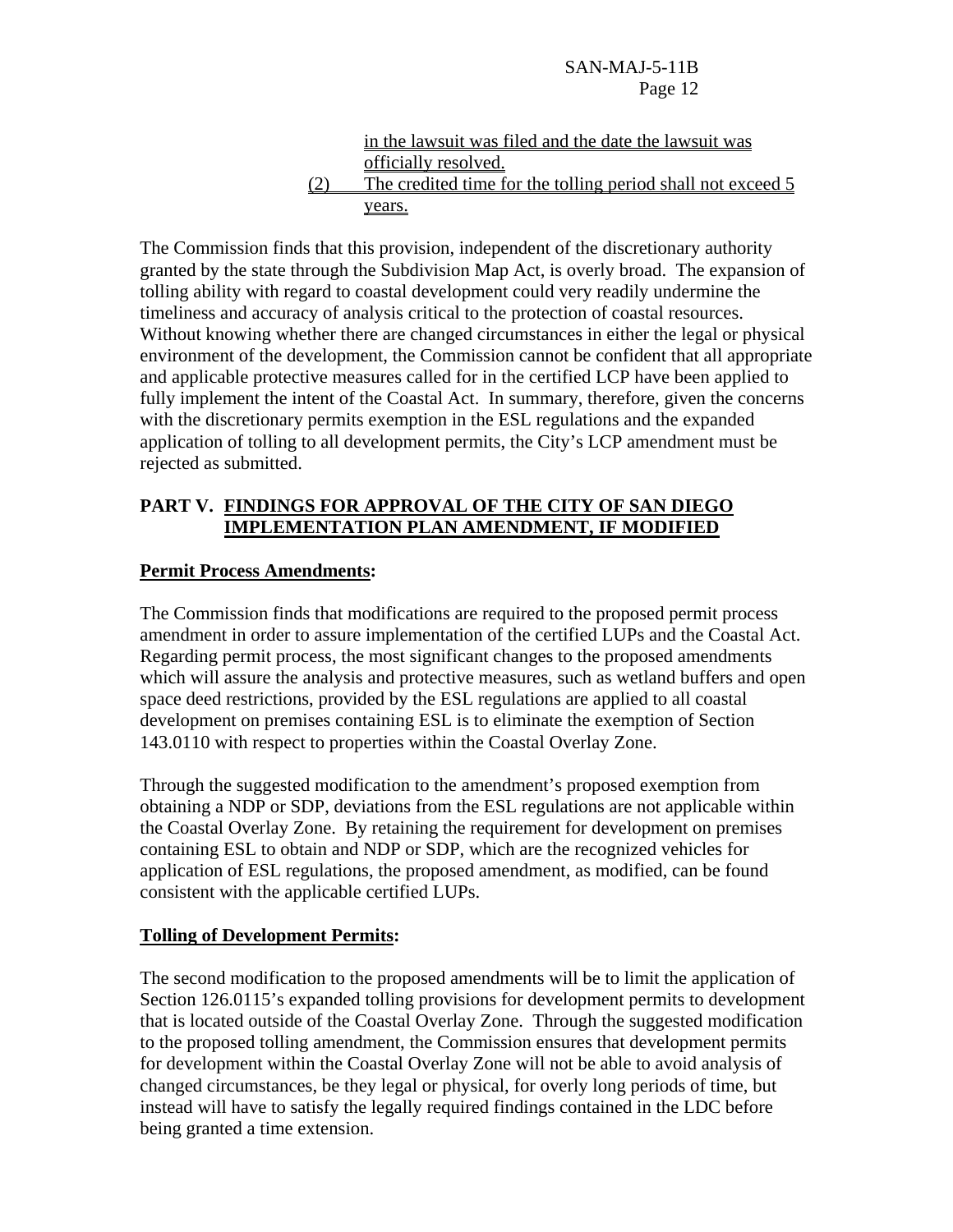In addition to the above-mentioned amendments related to permit process, ESL regulations, and tolling, many of the proposed amendments represent changes in wording, corrections, and deletions. The more substantive proposed amendments provide directions on how to obtain permits for different types of development and how to measure/calculate various distances and features of a site. Although LUPs are required to have a great deal of specificity when identifying environmental standards, placement or prohibition of various uses, and development standards, they do not address how to obtain or provide the specific information required to assure a proposed development is consistent with those policies. Those measures are typically contained in the zoning code and implementation plan.

# **Measurement Amendments**:

Most, if not all, City of San Diego certified LUPs include a height limit, but do not always clearly address how, or from where, it is measured. The proposed changes to the IP clarify how to measure the height, but don't change the height limit itself. The changes primarily rearrange the structure of the measurement sections to make them more user-friendly without changing the basic parameters of the certified IP.

Currently, the City of San Diego LDC provides for a Coastal Height Limit Overlay Zone (CHLOZ) that was approved by voters as "Prop D" in 1972. The CHLOZ applies a 30 foot height limit on all development within the CHLOZ, as described in Section 132.0505 of the LDC, with subsection (c) stating that the base measurement of height for development within the CHLOZ will be in accordance with the Uniform Building Code of 1970. However, in addition to Section 132.0505(c), various zones of the City allow for an alternative base measurement of development. None of these alternative base measurement methodologies allow for development height higher than that allowed by Section 132.0505(c), but instead allow the same height or lower. Where there have been conflicting height requirements between the two methodologies, applicants for coastal development have attempted to argue that they should be able to build to the height permitted by CHLOZ methodology, not the applicable zone's alternative, lower height limit, or vice versa. In such cases, the City's practice has been to apply the lower, more restrictive height so as to bring development into compliance with all the applicable height restrictions. The proposed amendments will not change this practice, but instead will clarify it for readers of the LDC so as to reduce confusion and streamline permit processing times. Because the proposed amendments will not change the City's long practice of, when the Prop D height limit and the applicable zoning height limit conflict, applying the lower, more restrictive height limit, the modified regulations remain consistent with the certified LUPs.

# **Landscape Amendments**:

Certified LUPs contain provisions governing landscaping, including appearance, content, public safety, and impact on surrounding environment. The IP clarifies the landscape regulations and brush management requirements that apply to various developments. The proposed amendments do not change the parameters of Zone One brush management but instead clarifies its applicability to different types of development. Thus, the proposed amendments are consistent with the certified LUPs.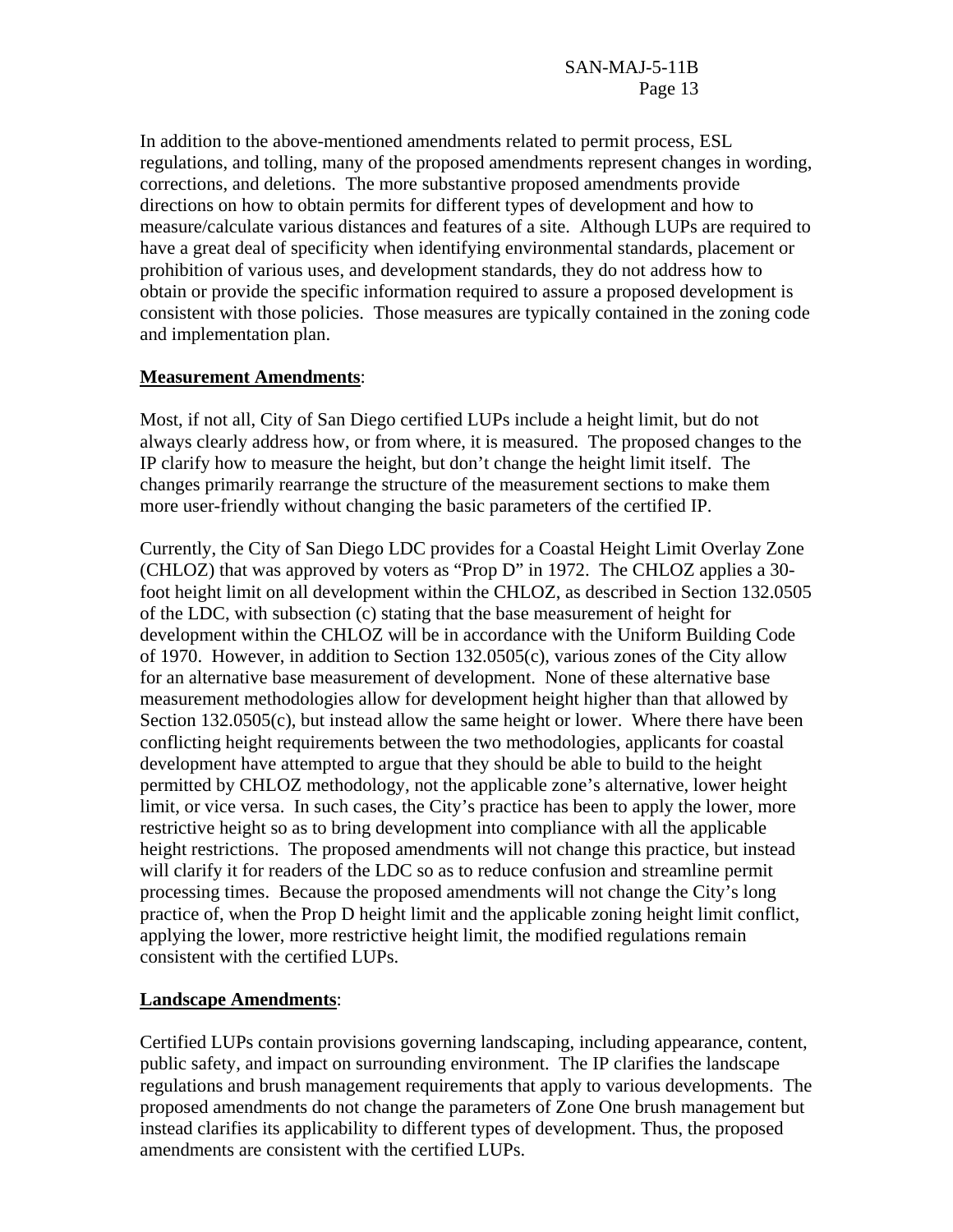## **Parking Amendments**:

The certified LUPs identify the need for sufficient public and private parking in order to promote the convenient use of transportation and public resources. However, LUPs rarely go into detail about the types of calculations required in order to compute required parking. The proposed amendments do not change parking ratios and, where the amendments exempt previously conforming uses from Neighborhood Development Permit requirements regarding parking, the regulatory language states that this amendment is not applicable within the Beach Impact Zone. This is demonstrated in Section 142.0510 which, as proposed, states in relevant part:

# **§142.0510 General Parking Regulations**

- (a) through (c) [No change in text.]
- (d) Previously Conforming Premises *Previously Conforming Premises*. Enlargement or change in use, or resumption of a discontinued use, for a *premises* that is *previously conforming* for the reason that it does not provide the number of *off-street parking spaces* required by this dDivision shall be required to provide parking as follows:

(1) through (3) [No change in text.]

- (4) A discontinued use may resume on a *premises* with *previously conforming* parking if:
	- (A) The use is permitted in accordance with the underlying base zone; and
	- (B) The *premises* is not located within the Parking Impact Overlay Zone; or
	- (C) The *premises* is located within the Parking Impact Overlay Zone, but the use has been discontinued for less than 2 years as determined in accordance with Section 142.0510(d)(5).
- $(4)(5)$  Within the Parking Impact Overlay Zone, When a use is proposed on a *premises* for which if the previous use has been discontinued for a period of 2 or more consecutive years, parking shall be required as provided in this  $dDivision$  for the new use, unless a property owner has obtained a Neighborhood Development Permit. (A) through (B) [No change in text.]

(e) through (g) [No change in text.]

Thus, the proposed amendments do not change the previously certified parking requirements and are consistent with certified LUPS.

# **Flood Hazard Areas**

The proposed amendment adds provisions to the Special Flood Hazard Area regulations of the LDC that would include exceptions permitted under Federal Emergency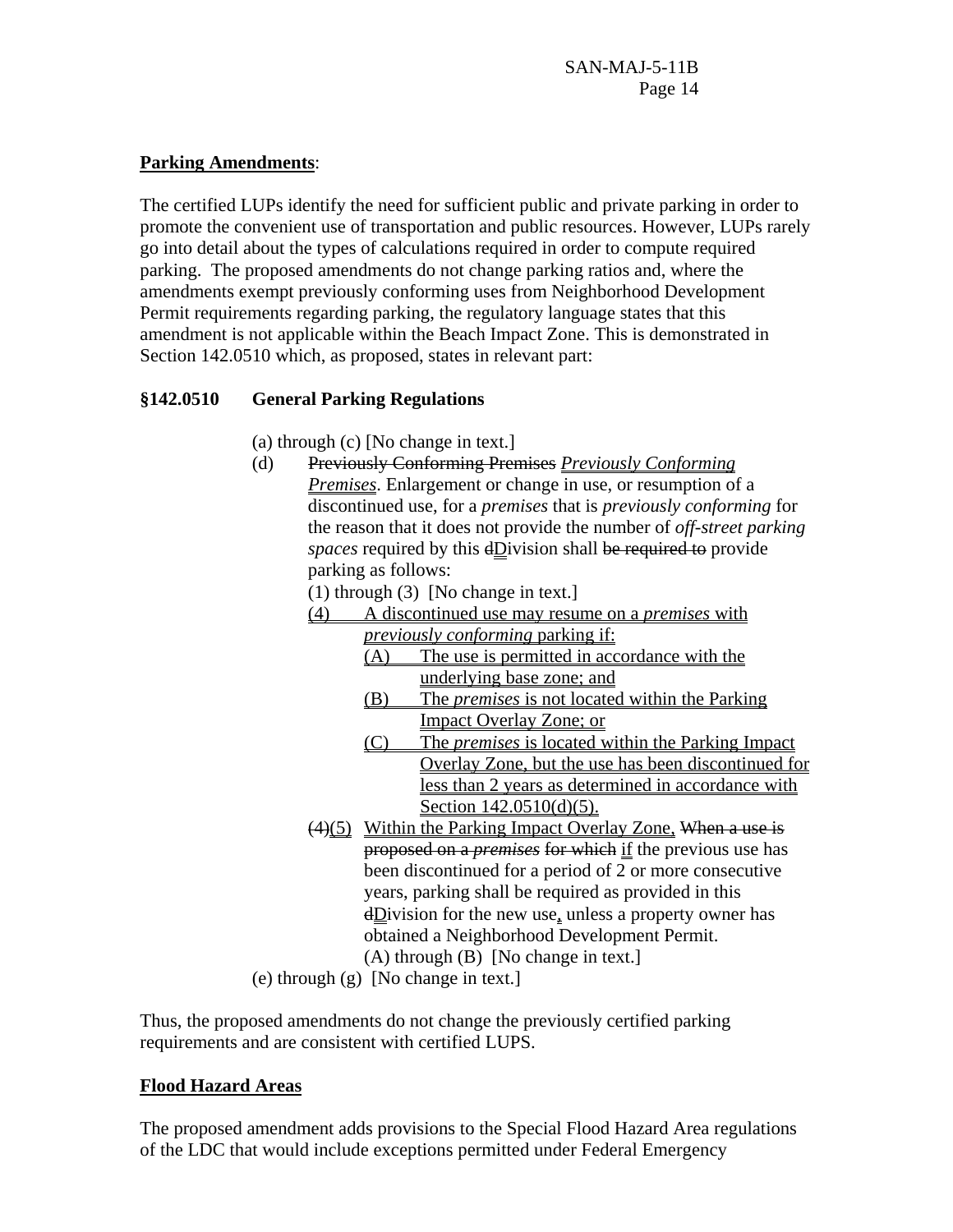Management Agency (FEMA) regulations concerning development encroachment into floodways. While this change could be a cause for concern should it make it more likely that development in the coastal zone could encroach into floodways, the proposed amendment does not alter Section 143.0145(e)(7) of the LDC, which clearly states that within the Coastal Overlay Zone, no development shall occur in floodways with very limited exceptions:

# **§142.0145 Development Regulations for Special Flood Hazard Areas**

 $[\dots]$ 

(e) Floodways

[…]

- 7. Within the Coastal Overlay Zone, no *structure* or portion thereof shall be erected, constructed, converted, established, altered, or enlarged, or no landform alteration *grading*, placement or removal of vegetation except that related to a historic and ongoing agricultural operation, or land division shall be permitted, provided:
	- A. Parking lots, new roadways, and roadway expansions shall be allowed only where indicated on an adopted *Local Coastal Program land use plan*.
	- B. *Floodway* encroachments for utility and transportation crossing shall be offset by improvements or modifications to enable the passage of the *base flood*, in accordance with the FEMA standards and regulations provided in Section 143.0146.

City staff has concurred with the Commission's interpretation of the certified LCP that existing prohibitions on development in floodways within the Coastal Overlay Zone are still controlling and are not being modified with this proposed update.

# **Minor Corrections**:

These amendments merely change the font or terminology used in describing various development references in the IP and do not affect consistency with the certified LUPS.

In summary, these amendments address the details of project development, without changing the basic concept of what is allowed in different areas. They do not modify or conflict with the policies or standards of individual certified LUP segments because they pertain to the "how" of things rather than the "where" or "when." For the most part, the proposed revisions do not significantly modify any development standards that would affect implementation of the City's LCP. Therefore, the  $7<sup>th</sup>$  Update to the City of San Diego LCP, as modified, is consistent with, and adequate to carry out, the certified LUPs.

# **PART VI. CONSISTENCY WITH THE CALIFORNIA ENVIRONMENTAL QUALITY ACT (CEQA)**

Section 21080.5 of the California Environmental Quality Act (CEQA) exempts local government from the requirement of preparing an environmental impact report (EIR) in connection with its local coastal program. The Commission's LCP review and approval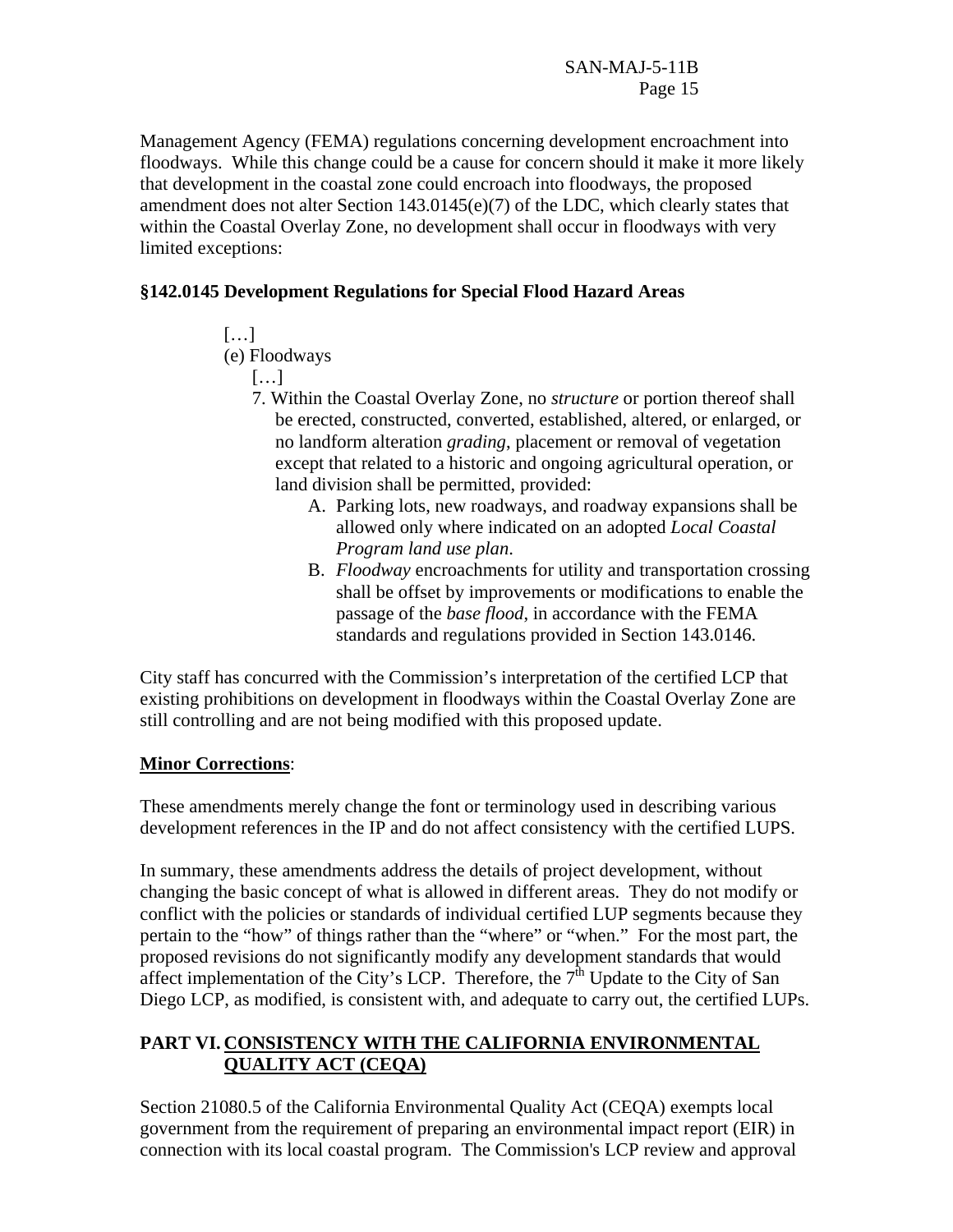program has been found by the Resources Agency to be functionally equivalent to the EIR process. Thus, under CEQA Section 21080.5, the Commission is relieved of the responsibility to prepare an EIR for each LCP.

An EIR (No. 96-0333) was prepared and certified by the City on October 28, 1997, for the original project – the adoption of the Land Development code. The proposed amendments to the LDC as part of the  $7<sup>th</sup>$  Update were reviewed by the City's Environmental Analysis Section and they determined, in accordance with CEQA Guidelines Section 15162(a), that no subsequent EIR or other environmental document is needed for the adoption of the  $7<sup>th</sup>$  Update, as all impacts were adequately addressed and disclosed in EIR No. 96-0333.

Nevertheless, the Commission is required in an LCP submittal or, as in this case, an LCP amendment submittal, to find that the LCP, or LCP, as amended, does conform with CEQA provisions. In this particular case, the LCP amendment will not have any significant adverse effects on the environment and there are no feasible alternatives or feasible mitigation measures available which would substantially lessen any significant adverse impact on the environment. Therefore, the Commission finds the subject LCP implementation plan, as amended, conforms with CEQA provisions.

(G:\San Diego\Reports\LCPs\City of San Diego\SD LCPA No. SAN-MAJ-5-11B 7th update stfrpt.doc)